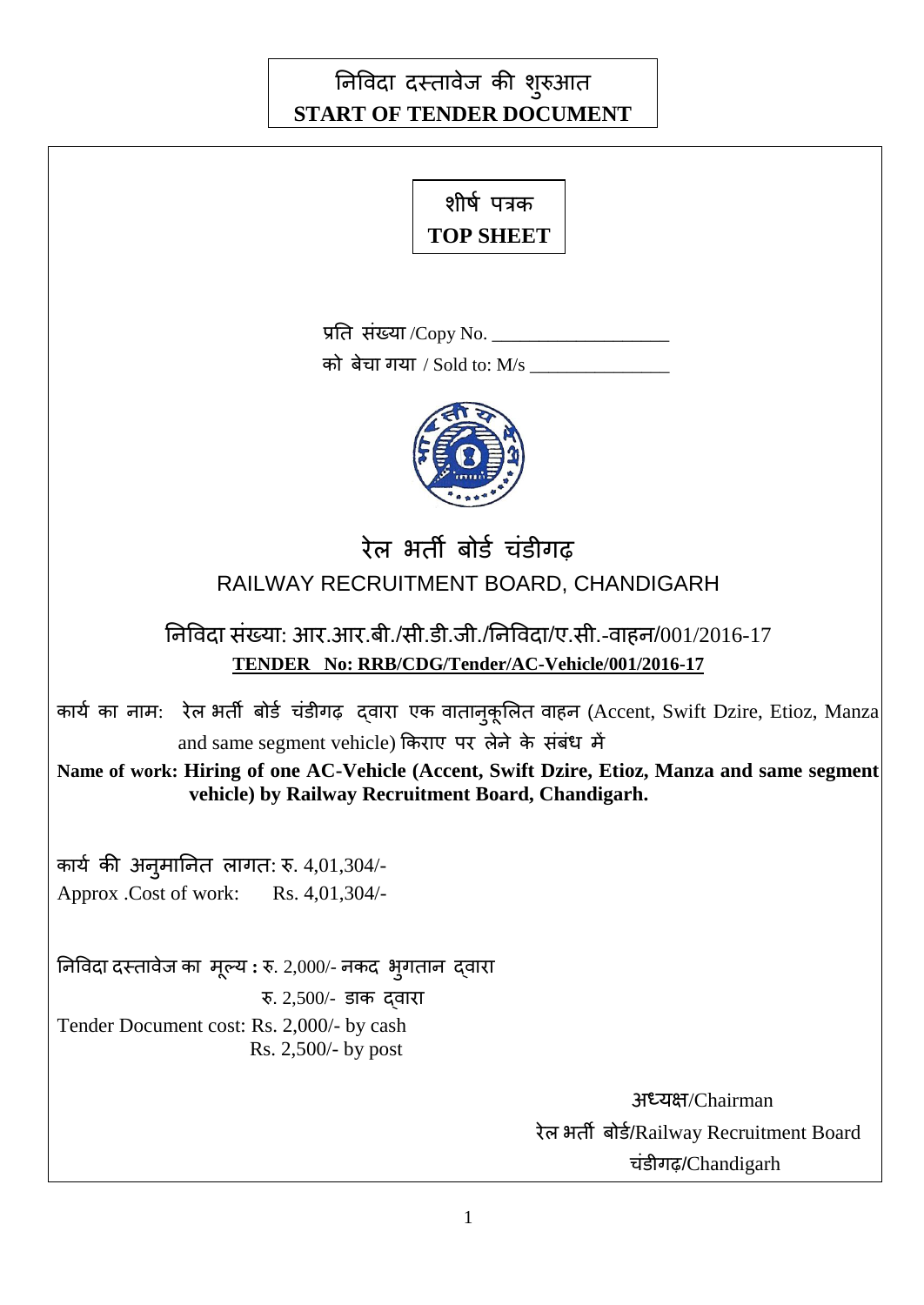## तनविदा सूचना/Tender Notice

# त्निविदा सूचना सं. आरआरबी/सीडीजी/निविदा/एसी वाहन/001/2016-17 दिनांक: 02-09-2016 Tender Notice No. RRB/CDG/Tender/AC-Vehicle/001/2016-17 Dated: 02-09-2016

अध्यक्ष, रेल भर्ती बोर्ड, चंडीगढ़, भारत के राष्ट्रपति की और से निम्नलिखित कार्यों के लिए निर्धारित प्रपत्र पर म्**हरबंद लिफाफे में निम्नलिखित** खुली निविदा आमंत्रित करता है: -

**Chairman, Railway Recruitment Board, Chandigarh for and on behalf of the President of India invites following open tender in sealed cover on the prescribed form for the following works:-**

|                                                                                                                                                                                                                                                                                                                                                                                               | अनुमानित लागत                                          | अग्रिम राशि                                     | खुलने की           | पूरा होने की                | निविदा प्रपत्र                    |
|-----------------------------------------------------------------------------------------------------------------------------------------------------------------------------------------------------------------------------------------------------------------------------------------------------------------------------------------------------------------------------------------------|--------------------------------------------------------|-------------------------------------------------|--------------------|-----------------------------|-----------------------------------|
| निविदा सं. और कार्य का नाम                                                                                                                                                                                                                                                                                                                                                                    | रुपये                                                  | रुपये                                           | तिथि               | अवधि                        | की लागत                           |
| <b>Tender No. and name of work</b>                                                                                                                                                                                                                                                                                                                                                            | Approx. cost<br>Rs.                                    | <b>Earnest Money</b><br>Rs.                     | Date of<br>opening | <b>Completion</b><br>period | <b>Tender</b><br>form cost        |
| आरआरबी/सीडीजी/निविदा/एसी<br>वाहन/001/2016-17<br>RRB/CDG/Tender/ AC-Vehicle/<br>001/2016-17<br>रेल भर्ती बोर्ड, चंडीगढ़ दवारा एक<br>वातानुकूलित वाहन (Accent, Swift Dzire,<br>Etioz, Manza and same segment<br>vehicle) किराए पर लेने के संबंध में<br>Hiring of one AC-Vehicle (Accent,<br>Swift Dzire, Etioz, Manza and<br>same segment vehicle) by Railway<br>Recruitment Board, Chandigarh. | $\overline{\mathcal{F}}$ . 4,01,304/-<br>Rs.4,01,304/- | $\overline{\mathbf{v}}$ . 8,026/-<br>Rs.8,026/- | 05-10-2016         | 12 महीने<br>12 Months       | $\sqrt{6}$ .2,000/-<br>Rs.2,000/- |

निविदा फार्म रु. 2,000/- के नकद भुगतान पर या अध्यक्ष, रेल भर्ती बोर्ड, चंडीगढ़ के पक्ष में डी.डी. तैयार करके रेल भर्ती बोर्ड के कार्यालय रेलवे कॉलनी, नज़दीक चंडीगढ़ रेलवे स्टेशन, चंडीगढ़ -160002 से खरीदा जा सकता है। अगर डाक दवारा माँगा जाता है, तो उसके लिए अतिरिक्त रु. 500/- (रूपये पांच सौ केवल) का शुल्क लिया जाएगा (नॉन रिफंडेबल) प्रत्येक किसी भी कार्य दिवस को 19-09-2016 से 04-10-2016 को 17:00 बजे तक एवं 05-10-2016 को 12:00 बजे तक।

Tender forms can be purchased from the Office of Railway Recruitment Board, Railway Colony, Near Chandigarh Railway Station, Chandigarh-160002 on cash payment of Rs.2,000/- or by D.D. drawn in favour of the Chairman, Railway Recruitment Board, Chandigarh.If required by post, Rs.500/- (Five hundred only) each will be charged extra (Non refundable) on any working day from **19-09-2016** to **04-10-2016** up to 17:00 hrs and on **05-10-2016** upto 12:00 hrs.

तनविदा दस्तािेज ददनाॊक **19-09-2016** से हभायी िेफसाइट **www.rrbcdg.gov.in** से बी डाउनरोड ककमा जा सकता हैं**,** अगय तनविदा दस्तािेज डाउनरोड कयते हैं**,** तो तनविदा की रागत अथाडत 2**,**000/- रुऩमे डडभाॊड ड्राफ्ट के भाध्मभ से प्रत्मेक तनविदा के लरए जमा करवाएं अन्यथा निविदा अस्वीकृत कर दी जाएगी।

Tender documents can also be downloaded from our website **[www.rrbcdg.g](http://www.rrbcdg./)ov.in** from **19-09-2016.** If tender documents are down-loaded, the cost of tender i.e. Rs. 2,000/- each must be deposited through Demand Draft alongwith submission of tender otherwise the tender will be rejected.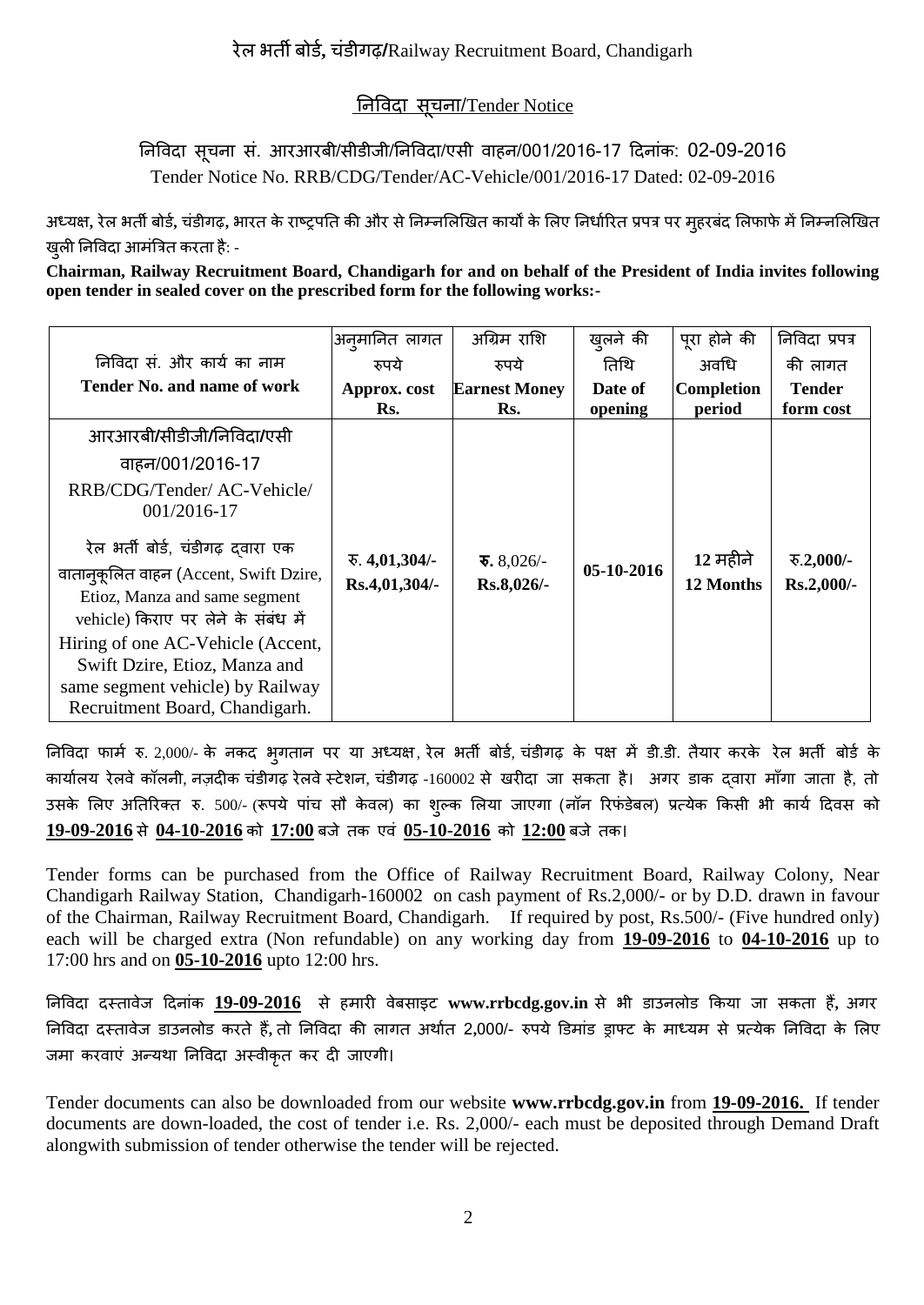निविदाओं के साथ अग्रिम राशि (राष्ट्रीयकृत बैंक या अनुसूचित बैंक दवारा जारी किए गए डिमांड ड्राफ्ट के रूप में) वरिष्ठ मंडल वित्त प्रबंधक, उत्तर रेलवे अंबाला कैंट के पक्ष में अंबाला कैंट में देय दिनांक 05-10-2016 को 15:00 बजे तक ही प्राप्त किया जाएगा और उसके बाद जल्द ही खोला जाएगा।

The tenders accompanied with earnest money (in the form of Demand Draft issued by Nationalised Bank or scheduled bank) in favour of Senior Divisional Finance Manager, Northern Railway Ambala Cantt. payable at Ambala Cantt. will be received up to **15:00** hours on **05-10-2016** and will be opened soon thereafter.

बैंक गारंटी अग्रिम राशि के खिलाफ स्वीकार नहीं की जाएगी। अन्य यूनिट / अन्य काम के लिए पहले से जमा अग्रिम राशि स्वीकार नहीं की जाएगी। अग्रिम राशि के बिना निविदा अस्वीकृत कर दी जाएगी। अगर <mark>05-10-2016</mark> को अवकाश होता है तो निविदा अगले कार्य दिवस पर खोली जाएगी।

Bank Guarantee will not be accepted against earnest money. Standing earnest money with other unit/ other work will not be accepted. Tender without earnest money will be rejected. If it happens to be a holiday on **05-10-2016** the same tender will be opened on next working day.

> अध्यक्ष येर बती फोडड**,** चॊडीगढ़ भारत के राष्ट्रपति की ओर से  **CHAIRMAN** Railway Recruitment Board, Chandigarh **For and on behalf of the President of India**

प्रतिलिपि/Copy to:-

- 1. सूचना पट्ट/Notice Board.
- 2. तनजी सहामक/आयआयफी/चॊडीगढ़/PA to Chairman/RRB/CDG.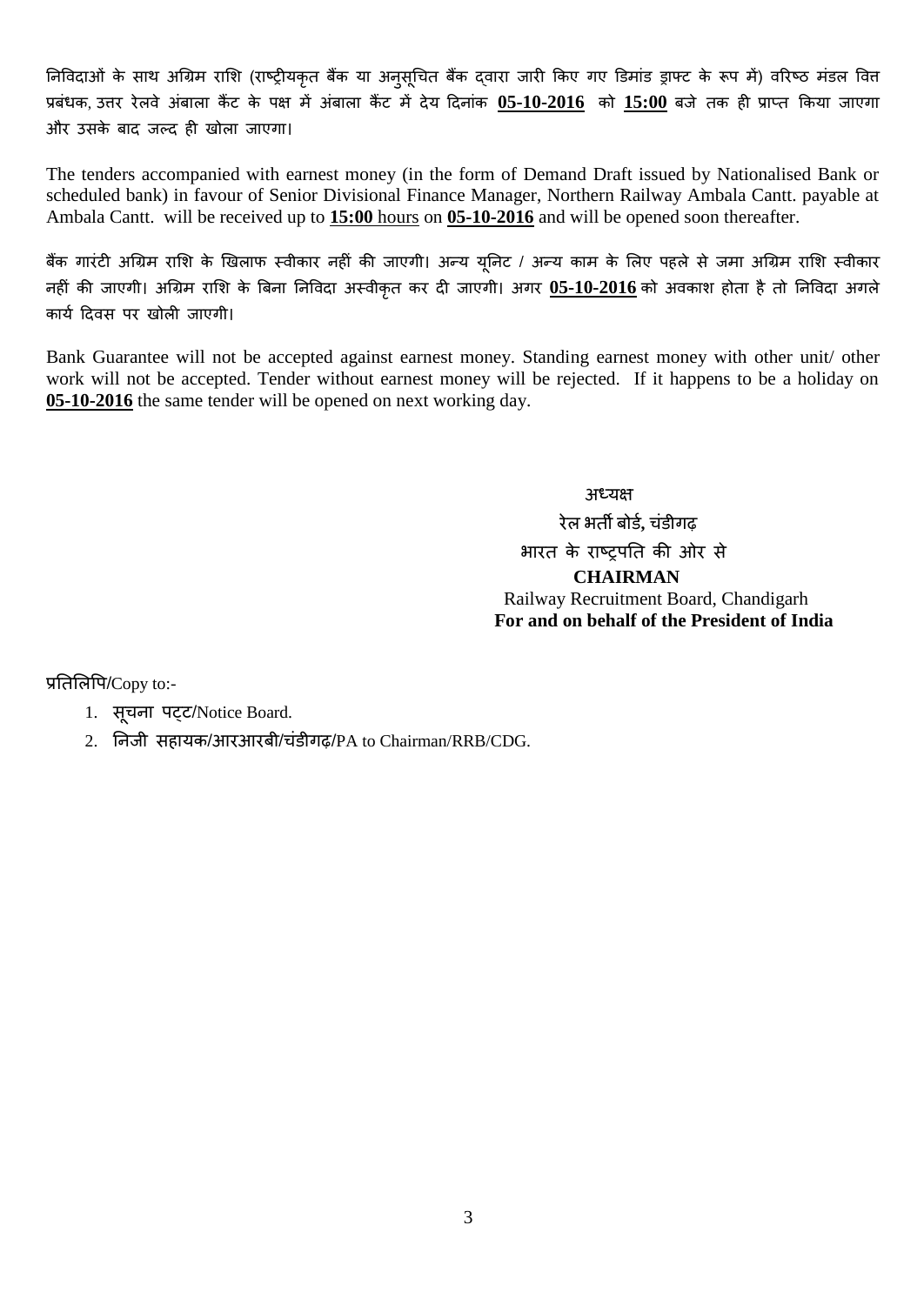# रेल भर्ती बोर्ड, चंडीगढ़ Railway Recruitment Board, Chandigarh

# विर्म **CONTENTS**

| क्रम स.          | <u>अध्याय</u>                | <u>विवरण</u>                                                                                                                                                                           | पृष्ठ/Page     |                |
|------------------|------------------------------|----------------------------------------------------------------------------------------------------------------------------------------------------------------------------------------|----------------|----------------|
| Sr. No.          | Chapter                      | Description                                                                                                                                                                            | से             | तक             |
|                  |                              |                                                                                                                                                                                        | From           | To             |
| 1.               |                              | शीर्ष पत्रक/Top Sheet                                                                                                                                                                  | 1              | 1              |
| 2.               |                              | निविदा सूचना/Tender Notice                                                                                                                                                             | 2              | 3              |
| 3.               |                              | विषय/Contents                                                                                                                                                                          | $\overline{4}$ | $\overline{4}$ |
|                  |                              | i) निविदा प्रपत्र  (पहला पन्ना)/<br><b>Tender Form First Sheet</b>                                                                                                                     | 5              | 6              |
| $\overline{4}$ . | अध्याय 1<br>Chapter 1        | ii) निविदा प्रपत्र  (दूसरा  पन्ना)/<br><b>Tender Form Second Sheet</b><br>(निविदाकर्ताओं को निर्देश और<br>निविदा की शर्तें) (Instructions to<br>Tenderers and conditions of<br>tender) | 7              | 14             |
| 5.               | <u>अध्याय 2</u><br>Chapter 2 | संविदा की विशेष शर्तें तथा विशेष<br>नियम और शर्तें /<br><b>Special Conditions of Contract</b><br>& Special Terms & Conditions                                                          | 15             | 19             |
| 6.               | <u>अध्याय 3</u><br>Chapter 3 | मूल्य और भ् <b>गतान</b><br>Prices & Payments                                                                                                                                           | 20             | 20             |
| 7.               | <u>अध्याय ४</u><br>Chapter 4 | प्रपत्र<br>Form                                                                                                                                                                        | 21             | 22             |
| 8.               | <u>अध्याय 5</u><br>Chapter 5 | कीमतों की अन् <b>सूची</b><br><b>Schedule of Prices</b>                                                                                                                                 | 23             | 23             |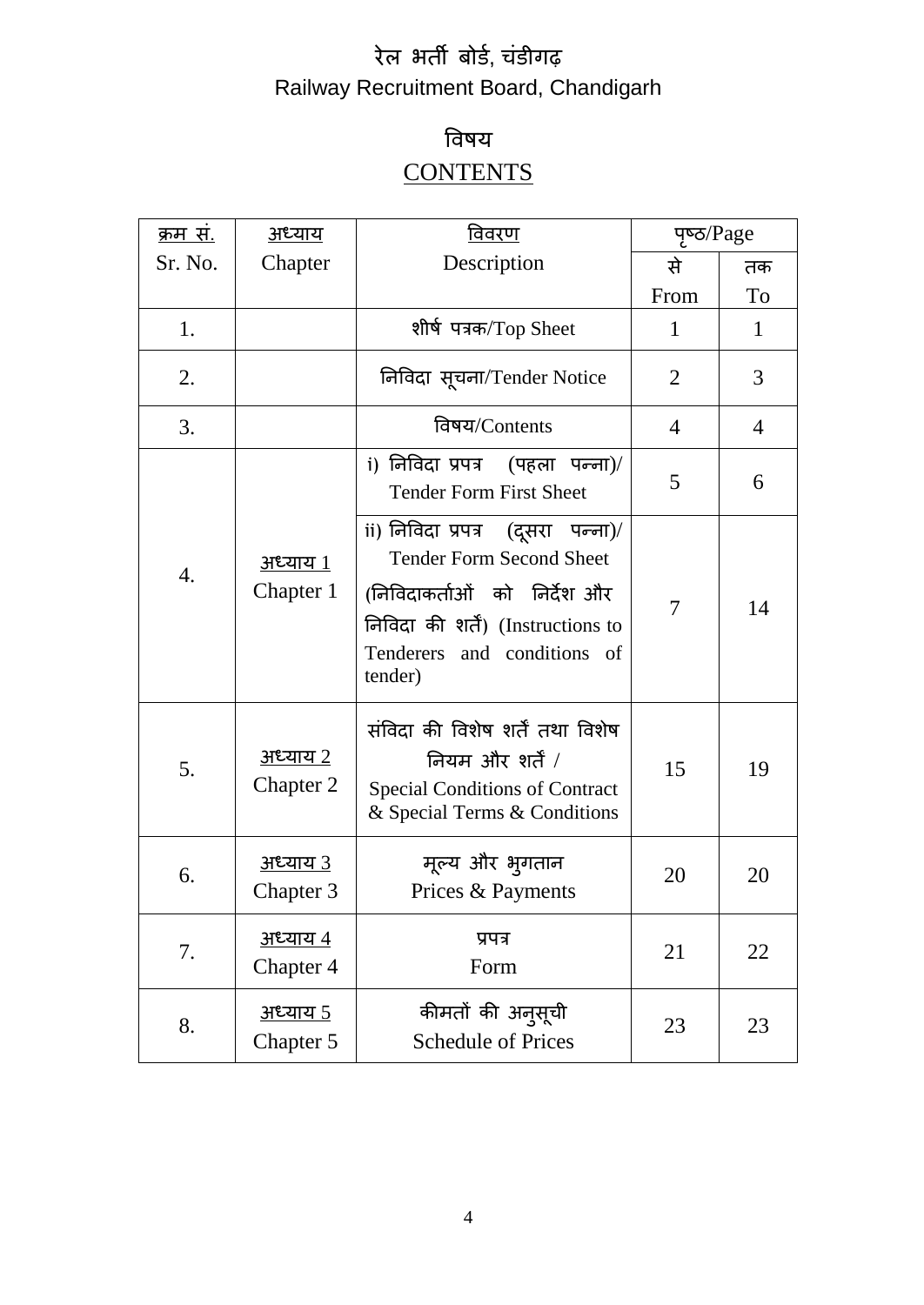#### अध्माम **1/CHAPTER – 1**

तनविदा प्रऩत्र (ऩहरा ऩन्ना)/Tender forms (First Sheet)

त्निविदा संख्या: आर.आर.बी./सी.डी.जी./निविदा/ए.सी.-वाहन/001/2016-17 Tender No.: RRB/CDG/Tender/AC-Vehicle/001/2016-17

|                                                                                     | कार्य का नाम:      रेल भर्ती बोर्ड चंडीगढ़  दवारा एक वातान्कूलित वाहन (Accent, Swift Dzire, Etioz, |  |  |  |
|-------------------------------------------------------------------------------------|----------------------------------------------------------------------------------------------------|--|--|--|
|                                                                                     | Manza and same segment vehicle) किराए पर लेने के संबंध में                                         |  |  |  |
| Name of work:- Hiring of one AC-Vehicle (Accent, Swift Dzire, Etioz, Manza and same |                                                                                                    |  |  |  |
|                                                                                     | segment vehicle) by Railway Recruitment Board, Chandigarh.                                         |  |  |  |

सेवा में $/T_0$ 

बायत के याष्ट्रऩतत**/**The President of India, के भाध्मभ से अलबनम/Acting through the उप सचिव/Deputy Secretary, रेल भर्ती बोर्ड, चंडीगढ़/Railway Recruitment Board,/Chandigarh

1. मैं/हम ………………………………… ने यहाँ संलग्न निविदा की विभिन्न शर्तों को पढ़ लिया है और इन शर्तों का पालन करने के लिए सहमत है। मैं / हम इस निविदा की स्वीकृति के लिए इस निविदा को खोलने की निर्धारित तिथि से ………. ददन के लरए िुरा यिने के लरए सहभत हूॉ औय इसभें ककसी बी चूक के लरए, भेये / हभाये "अग्रिभ धन" की जब्ती के लिए मैं / हम जिम्मेदार होंगें। मैं / हम "रे<u>ल भर्ती बोर्ड चंडीगढ़ द्वारा एक वातानुकूलित वाहन (Accent, Swift</u> Dzire, Etioz, Manza and same segment vehicle) किराए पर लेने के संबंध में" संलग्न अनुसूची में उद्धृत दरों पर कार्य करने के लिए प्रस्ताव देता हूँ, और निविदा की स्वीकृति का पत्र जारी होने की तारीख से 12 महीने के भीतर सभी मामलों में कार्य पूरा करने के लिए अपने आप को बाध्य मानता हूँ।

I/We …………………………. have read the various conditions to tender attached here to and agree to abide by the said conditions. I/We also agree to keep this tender open for acceptance for a period of ………. days from the date fixed for opening the same and in default thereof, I/We will be liable for forfeiture of my/our "Earnest Money". I/We offer to do work for "Hiring of one AC-Vehicle (Accent, Swift Dzire, Etioz, Manza and same segment vehicle) by Railway Recruitment Board, Chandigarh", at the rates quoted in the attached schedule and hereby bind myself/ourselves to complete the work in all respects within **12** months from the date of issue of letter of acceptance of the tender.

2. मैं/हम दिनांक…………….. तक मुद्रित/अग्रिम सुधार पर्ची संख्या …………. तक अनुबंध की सामान्य शर्तों का पालन करने के लिए सहमत हूँ और अनुबंध की विशेष शर्तों और सामग्री की विशेषताओं जैसा कि रेलवे द्वारा संलग्न अनुबंध की विशेष शर्तों द्वारा निर्धारित किया गया है और जिसमें दिनांक……………. तक म्5्रित/अग्रिम सुधार पर्ची संख्या ………….. द्वारा सुधार किया गया है और वर्तमान अनुबंध के लिए के दरों की अनुसूची जिसे दिनांक……………. तक मुद्रित/अग्रिम सुधार पर्ची संख्या ………….. द्वारा सुधार किया गया है, के अनुसार कार्य करूँगा । I/We also hereby agree to abide by the General Conditions of Contract corrected upto printed/advance correction slip No…............... dated …........ and to carry out the work according to the Special Conditions of Contract and Specifications of material and works as laid down by Railway in the annexed Special Conditions/Specifications and the ……………………………. corrected upto printed/advance corrected slip No…........... dated …........... Schedule of rates corrected upto printed/advance correction slip no….............. dated ….......... for the present contract.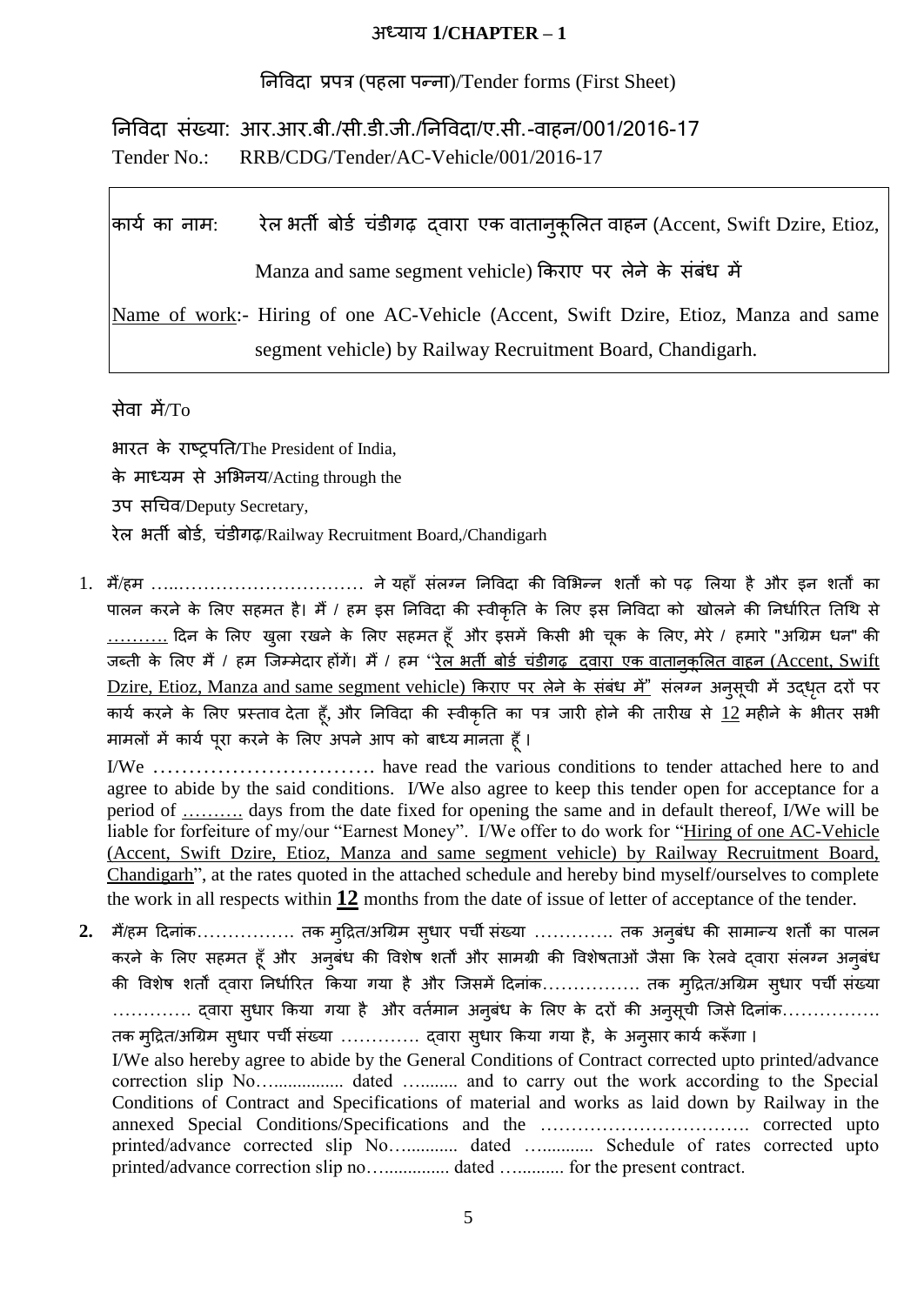**3.** रु.......................की राशि इसके साथ अग्रिम राशि के रूप में भेजी जा रही है। यदि मेरी/हमारी निविदा स्वीकार की जाती है तो बिना किसी पक्षपात, अन्य अधिकार या उपाय के, अग्रिम राशि का पूरा मूल्य जब्त कर लिया जाये यदि:-

(क) मैं/हम रेलवे द्वारा जारी दस्तावेज तैयार के नोटिस को प्राप्ति के पंद्रह दिनों के भीतर निष्पादित नहीं करते: और

(ख) मैं/हम आदेश की प्राप्ति के बाद दस दिनों के भीतर काम शुरू नहीं करते।

A sum of ………………….. is herewith forwarded as Earnest money. The full value of the earnest Money shall stand forfeited without prejudice to any other right or remedies in case my/our Tender is accepted and if ;-

- (a) I/We do not execute the contract documents within fifteen days after receipt of notice issued by the Railway that such documents are ready: and
- (b) I/We do not commence the work within ten days after receipt of orders to that effect.
- **4.** जब तक एक औपचारिक समझौता तैयार और लागू नही हो जाता, इस निविदा की स्वीकृति, हम दोनों के बीच एक बाध्यकारी अनुबंध होगा तथा संशोधनों के लिए हम दोनों के बीच परस्पर सहमति, जिसे इस काम के लिए मेरे/हमारे प्रस्ताव की स्वीकृति के पत्र में सूचित किया जाएगा।

Until a formal agreement is prepared and executed, acceptance of this tender shall constitute a binding contract between us subject to modifications, as may be mutually agreed to between us and indicated in the letter of acceptance of my/our offer for this work.

| गवाहों के हस्ताक्षर/Signature of Witness: | निविदाकर्ता(ओं) के हस्ताक्षर/Signature of Tenderer(s) |
|-------------------------------------------|-------------------------------------------------------|
|                                           |                                                       |
|                                           | निविदाकर्ता(ओं) का पता/Address of the Tenderer (s)    |
|                                           |                                                       |
|                                           |                                                       |
|                                           |                                                       |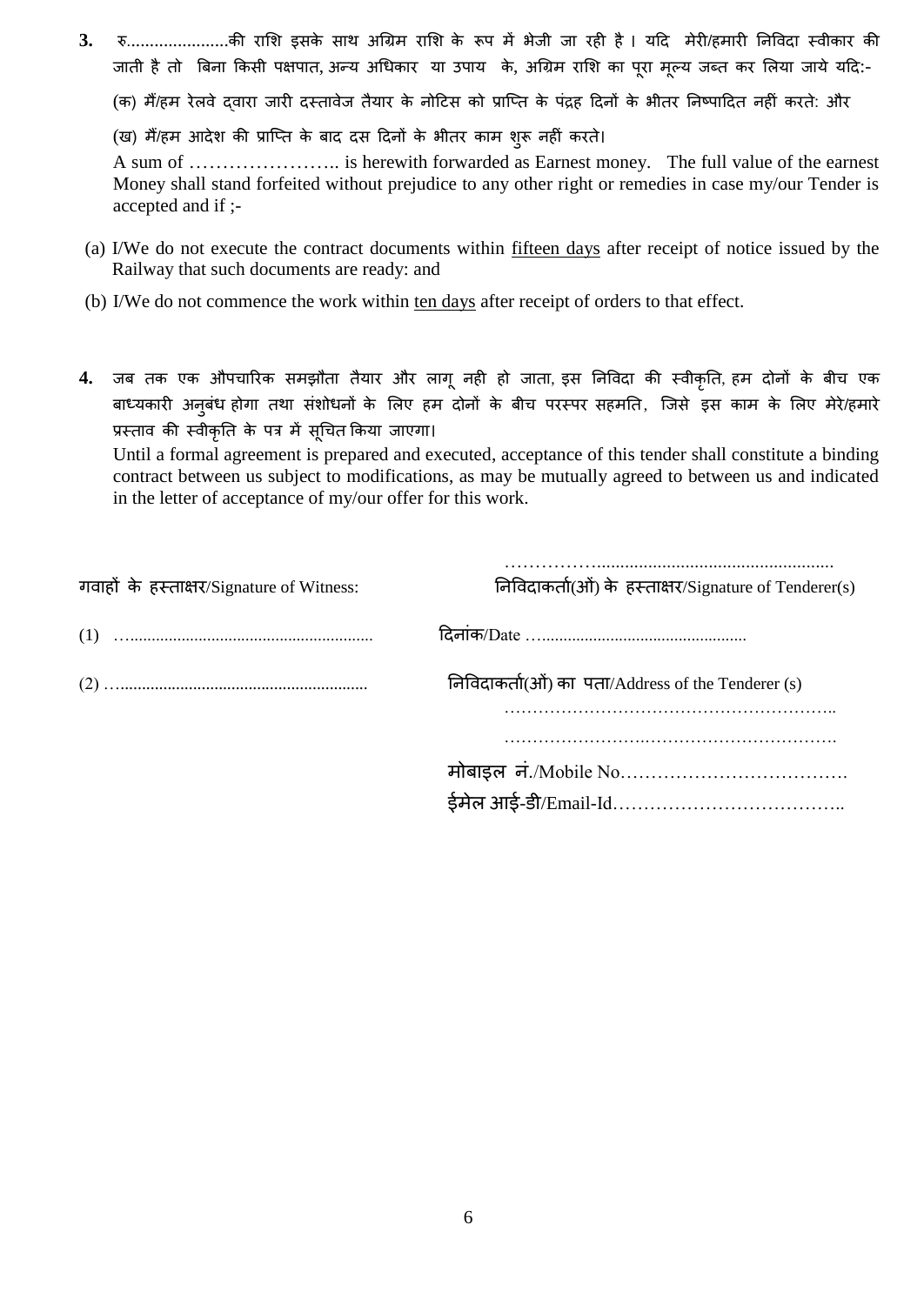## त्निविदा प्रपत्र (दुसरा) पन्ना) Tender Forms (Second Sheet)

1. <u>निविदाकर्ता को निर्देश और निविदा की शर्तों - निम्नलिखित दस्तावेजों निविदा / अनबंध के हिस्से होंगे : -</u>

Instructions to tenderer and conditions of tender – The following documents form part of tender/contract:- (क) निविदा प्रपत्र।

- (a) Tender forms
- (ख) निविदा की विशेष शर्तें और निविदाकर्ताओं को निर्देश और विशेष नियम और शर्तें।
- (b) Special Conditions of tender and instructions to tenderers and Special terms and Conditions.
- (ग) फार्म।
- (c) Form.
- (घ) भूल्म की अनुसूची।

निविदाकर्ता निविदा जमा करने से पहले निविदा के अन्य निविदा दस्तावेजों के साथ उत्तर रेलवे के जनरल निविदाएं और ठेके के लिए अनुबंध विनियम  $-1999$  की शर्तें का अध्ययन करेगा।

- (d) Schedule of Prices The tenderer shall study the Northern Railway General Conditions of Contract Regulations for Tenders & Contracts – 1999 along with other tender documents of the tender before submission of the tender.
- 1.1 इंटरनेट से डाउनलोड निविदा दस्तावेजों के लिए लाग:
- 1.1 Applicable for tender documents downloaded from internet:
	- क) निविदाकर्ता अवलोकन के उद्देश्य से प्रस्ताव प्रस्तुत करने के लिए तथा निविदा दस्तावेज के रूप में ही प्रयोग करने के लिए अपने स्वयं के जोखिम पर निविदा दस्तावेज को डाउनलोड करने के लिए स्वतंत्र हैं। निविदा दस्तावेज की मूल प्रतिलिपि रेल भर्ती बोर्ड, चंडीगढ़ के कार्यालय में उपलब्ध होगी। कार्य आवंटित होने के पश्चात एक अनुबंध / करार तैयार किया जाएगा। अनुबंध / करार रेल भर्ती बोर्ड, चंडीगढ़ कार्यालय में उपलब्ध मास्टर कॉपी के आधार पर तैयार किया जायेगा न की निविदाकार दवारा प्रस्तुत निविदा दस्तावेजों के आधार पर। इंटरनेट से डाउनलोड निविदा दस्तावेज और मूल प्रतिलिपि के बीच कोई विसंगति के मामले में, मूल प्रतिलिपि लागू होगी और निविदाकर्ताओं पर बाध्यकारी होगा। इस संबंध में किसी प्रकार के दावा पर विचार नहीं किया जाएगा।
	- i) Tenderer/s are free to download tender documents at their own risk and cost for the purpose of perusal as well as for using the same as tender document for submitting their offer. Master copy of the tender document will be available in the office of Railway Recruitment Board, Chandigarh. After award of work, an agreement will be drawn up. The agreement shall be prepared based on the master copy available in the office of Railway Recruitment Board, Chandigarh and not based on the tender documents submitted by the tenderer. In case of any discrepancy between the tender documents downloaded from internet and the master copy, later shall prevail and will be binding on the tenderers. No claim on this account will be entertained.
	- ि) तनविदा दस्तािेज की रागत:

लिविदा दस्तावेज रेल भर्ती बोर्ड, चंडीगढ़ की वेबसाइट अर्थात www.rrbcdg.gov.in पर उपलब्ध हैं और इसे डाउनलोड करके निविदा दस्तावेज प्रस्ताव के रूप में प्रस्तुत करने के लिए इस्तेमाल किया जा सकता हैं। यह सुविधा नि:शुल्क उपलब्ध है। तथापि, निविदा दस्तावेज की लागत, जैसा की ऊपर पेज -1 पर दर्शाई गई है, निविदा दस्तावेज के साथ तनविदाकताड द्िाया डडभाॊड ड्राफ्ट के रूऩ भें**,** जोकक अध्मऺ**,** येर बती फोडड**,** चॊडीगढ़ के ऩऺ भें देम हो, जभा कयना होगा। इसका अरग से बुगतान कयना होगा**,** मह अग्रिभ यालश भें शालभर नहीॊ है। मदद**,** तनविदा**,** ऊऩय विस्ततृ रूऩ भें तनविदा दस्तािेज की रागत के साथ साथ नहीॊ है**,** तनविदा सयसयी तौय ऩय यद्द कय दी जाएगी।

ii) **Cost of Tender documents:**

Tender documents are available on Railway Recruitment Board, Chandigarh website i.e. **[www.rrbcdg.g](http://www.rrbcdg./)ov.in** and the same can be downloaded and used as tender document for submitting the offer. This facility is available free of cost. However, the cost of tender document as indicated above on Page-1 will have to be deposited by the tenderer in the form of a **bank draft** payable in favour of Chairman Railway Recruitment Board, Chandigarh along with the tender document. This should be paid separately and not included in the earnest money. In case, tender is not accompanied with the **cost of** the tender document as detailed above, tender will be summarily rejected.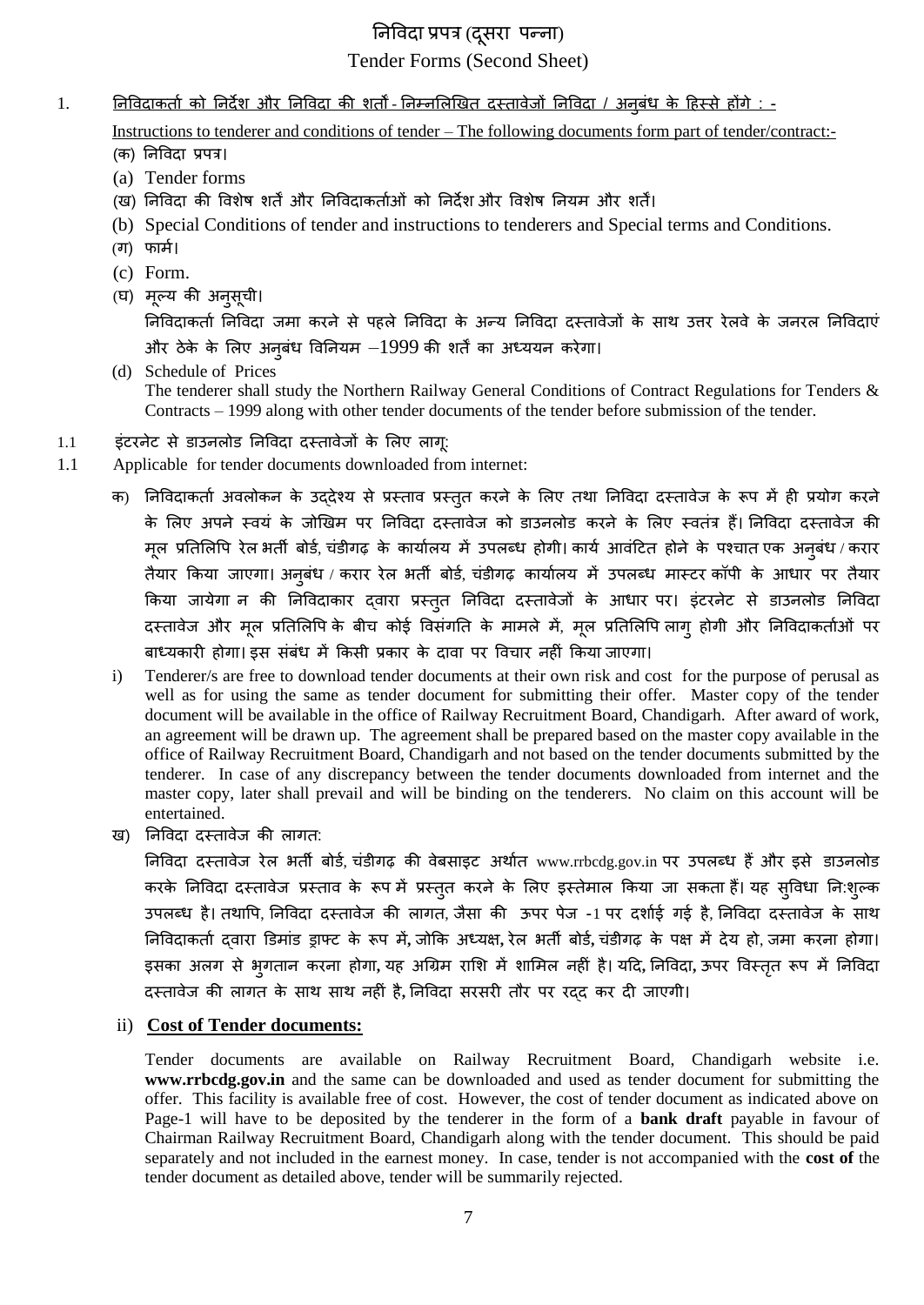2. संलग्न कीमतों की अनुसूची में दिखाए गए सभी मदवार दरें शब्दों के साथ ही आंकड़ों में भी ध्यान से भरी होनी चाहिए।

> Item-wise rates for all the items shown in the schedule of Prices attached must be filled carefully in words as well as in figures.

- 3. काट-छांट और / या निविदा दस्तावेजों में रद्दोबदल युक्त निविदाएं अस्वीकार कर कर दी जाएगी। निविदाकर्ताओं दवारा उसकी / उनकी प्रविष्टियों में किए गए किसी भी सुधार को उसके / उनके दवारा सत्यापित किया जाना होगा। Tenders containing erasures and/or alteration of the tender documents are liable to be rejected. Any correction made by Tenderer(s) in his/their entries must be attested by him/them.
- 4. <u>पूरा होने की अवधि</u>: भाड़े के लिए निर्धारित अवधि 12 माह होगी। परस्पर सहमति से पहले के ही नियम और शर्तों पर अनुबंध की निर्धारित अवधि को बढ़ाया जा सकता है। Completion Period: Prescribed period for hiring shall be 12 Months. The prescribed period of contract can be extended on mutually agreed on same terms and conditions.

#### **5. अग्रिभ याशि / Earnest Money –**

- (क) निविदा, जैसा की उल्लेख किया है, **रु. 8,026/-** की अग्रिम राशि के साथ होना चाहिए, ऐसा न करने पर निविदा पर विचार नहीं किया जाएगा।
- (a) The tender must be accompanied by a sum of **Rs. 8,026/-** as earnest money deposited in the forms as mentioned, failing which the tender will not be considered.
- (ख) निविदाकर्ता को प्रस्ताव, निविदा खोलने की तारीख से 90 दिनों की एक न्यूनतम अवधि के लिए ख़्ला रखना होगा। यह समझा जाता है कि निविदा दस्तावेज निविदाकर्ताओं बेच दिया गया है / जारी कर दिया गया है और निविदाकर्ता उसकी / उनकी ओर से नियमों के विचार में निविदा के लिए अनुमति दी जाती है उस अवधि के लिए उसकी / अपनी निविदा विषय प्रस्तुत करने के बाद आगे बढ़ाया जा रहा है, तो समय-समय पर आपसी समझौते के लिए आवश्यक है, वह नियमों और शर्तों से अपने प्रस्ताव से इस प्रकार से पीछे नहीं हटेगा जो रेल भर्ती बोर्ड, चंडीगढ़ को स्वीकार्य नहीं। यदि निविदाकर्ता निरीक्षण या पर्वगामी शर्त का पालन करने के मामले में विफल रहता हैं, उपरोक्त नियमों की वजह से अग्रिम राशि के रूप में जमा राशि रेलवे दवारा जब्त कर ली जाएगी।
- (b) The tenderer(s) shall keep the offer open for a minimum period of 90 days from the date of opening of the tender. It is understood that the tender documents has been sold/issued to the tenderer (s) and the tenderer(s) is/are permitted to tender in consideration of the stipulation on his/their part that after submitting his/their tender subject to the period being extended further if required by mutual agreement from time to time, he will not resile from his offer or modify the terms and conditions thereof in a manner not acceptable to the Railway Recruitment Board, Chandigarh. In case the tenderer fail to observe or comply with the foregoing stipulation, the amount deposited as Earnest Money for the due performance of the above stipulation shall be forfeited to the Railway.
- ग) यदि निविदा को स्वीकार कर लिया जाता है, तो अधिकृत यथोचित और विश्वसनीय अनुबंध के लिए, अग्रिम राशि के रूप में जमा राशि रख ली जाएगी और सुरक्षित जमा राशि के रूप में समायोजित कर ली जाएगी। सुरक्षा जमा की यह राशि जब्त कर ली जाएगी अगर निविदाकर्ता / ठेकेदार रेलवे दवारा जारी किए गए नोटिस की प्राप्ति के बाद 15 दिनों के भीतर एग्रीमेंट बांड पर अमल करने में विफल रहता है कि इस तरह के दस्तावेज तैयार हैं या कि आदेश की प्राप्ति के बाद 15 दिनों के भीतर प्रभाव से काम शुरू करना है।
- (c) If the tender is accepted, the amount of Earnest Money will be retained and adjusted as security Deposit for the due and faithful authorized of the contract. This amount of Security Deposit shall be forfeited if the tenderer(s)/contractor(s) fail to execute the Agreement Bond within 15 days after receipt of notice issued by railway that such documents are ready or to commence the work within 15 days after receipt of the orders to that effect.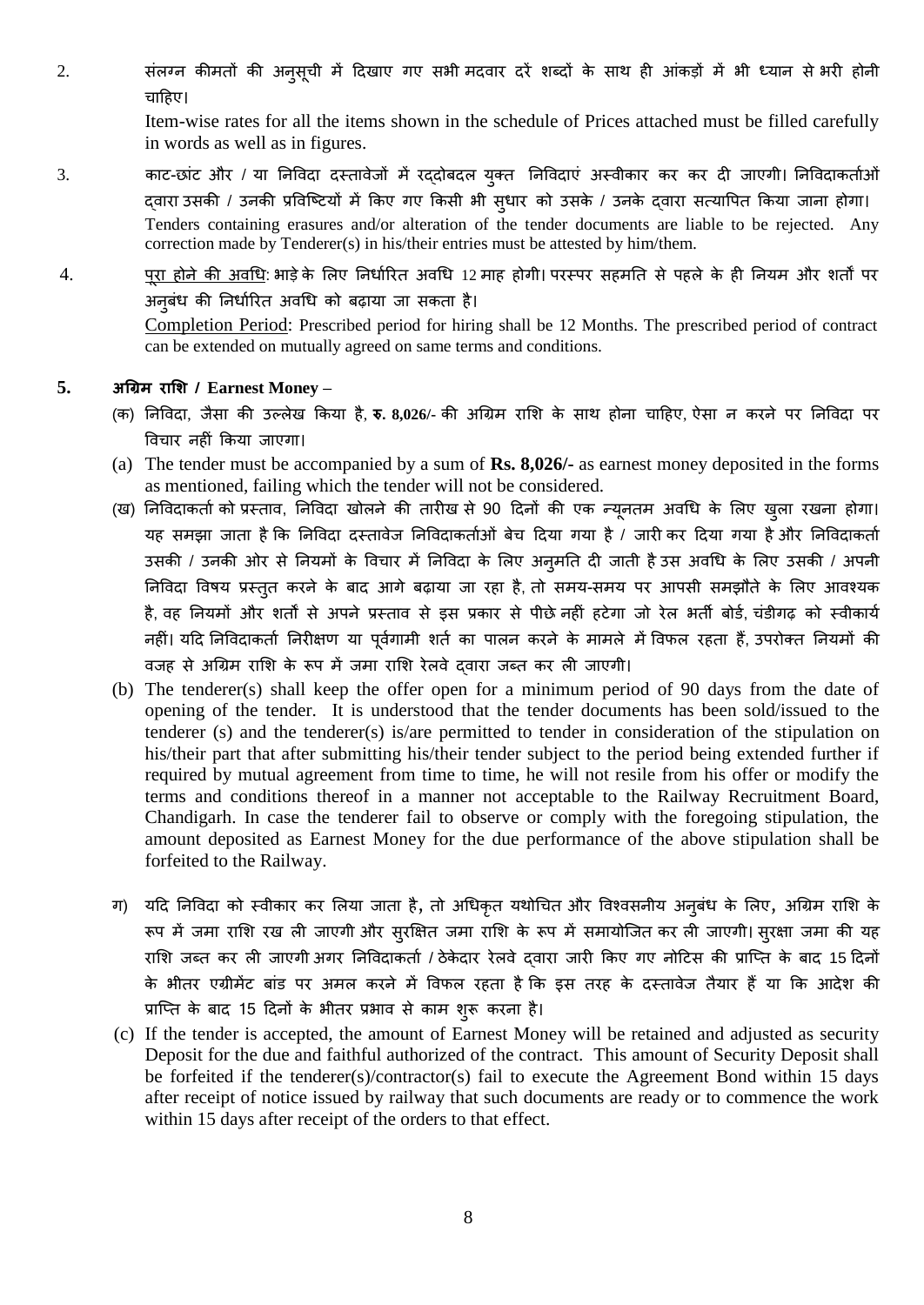- घ) असफल निविदाकर्ताओं की अग्रिम राशि, जो इसके पहले प्रदान की है, जोकि नियमों तथा निविदा दस्तावेजों में तनददडष्ट्ट अिग्रध के लरए प्रस्ताि को िुरा यिने के लरए**,** अग्रिभ यालश की प्रततबूतत सुयऺा जफकक येरिे के कब्जे भें है**,** एक उचित समय के भीतर असफल निविदाकर्ताओं को लौटा दी जाएगी, लेकिन रेलवे प्रतिभूति सुरक्षा के किसी भी नकसान या मुल्यह्रास के लिए जिम्मेदार नहीं होगा और न ही ब्याज का भृगतान करने के लिए उत्तरदायी होगा।
- (d) The Earnest Money of the unsuccessful tenderer(s) will, save as here-in-before provided, be returned to the unsuccessful tenderer(s) within a reasonable time but the Railway shall not be responsible for any loss or depreciation that may happen to the security for the due performance of the stipulation to keep the offer open for the period specified in the tender documents or to the Earnest Money while in their possession nor be liable to pay interest thereon.

## $6$  निविदा की स्वीकृति पर सुरक्षा जमा राशि SECURITY DEPOSIT ON ACCEPTANCE OF TENDER

6.1 तनविदा की स्िीकृतत ऩय सुयऺा जभा / िसूरी की दय */* िसूरी कयने की प्रणारी की दय तनम्नानुसाय होगा: The security deposit/rate of recovery/mode of recovery on acceptance of tender shall be as under:

| क) | सुरक्षा जमा अनुबंध मूल्य का 5% हो जाएगा,                                                               |
|----|--------------------------------------------------------------------------------------------------------|
| a) | The security deposit will be 5% of the contract value,                                                 |
| ख) | वसूली की दर सुरक्षा जमा की पूर्ण वसूली होने तक बिल की राशि का 10% वसूल किया जाएगा,                     |
| b) | The rate of recovery will be at the rate of 10% of the bill amount till the full security deposit is   |
|    | recovered,                                                                                             |
|    | स्रक्षा जमा अन्बंध के वर्तमान बिलों से ही वसूल किया जाएगा और स्रक्षा जमा इकट्ठा करने की अन्य कोई       |
|    | प्रणाली जैसे कि दस्तावेज के रूप में सुरक्षा जमा जैसे एफडी आदि सुरक्षा जमा करने के रूप में स्वीकार किया |
| ग) | जाएगा।                                                                                                 |
| C) | Security deposit will be recovered only from the running bills of the contract and no other mode of    |
|    | collecting security deposit such as security deposit in the form of instruments like FD etc. shall be  |
|    | accepted towards security deposit.                                                                     |

ठेकेदार से वसूली की जाने वाली कुल सुरक्षा जमा निविदा के साथ जमा अग्रिम राशि राशि सहित जैसा कि ऊपर उपनियम में दर्शाया गया है ऊपर उल्लेखित सुरक्षा राशि की से दरों से अधिक वसूल नहीं होगा।

The total security deposit recoverable from a contractor including the amount of earnest money deposited with the tender as given in Clause above will not exceed the security amount recoverable at the rates mentioned above.

नियम और शर्तों के अनुसार सुरक्षा जमा, जब तक की पूरी तरह या आंशिक रूप से जब्त नहीं कर ली जाती, सक्षम प्राधिकारी दवारा प्रमाणित करने और काम के पूरा होने के बाद ठेकेदार को लौटा दी जाएगी। सक्षम प्राधिकारी सामान्यतः वह अधिकारी होगा, जो इस अनुबंध पर हस्ताक्षर करने के लिए सक्षम है। अगर सक्षम प्राधिकारी जे ऐ ग्रेड से कम रैंक का है, तो एक जे ऐ ग्रेड अधिकारी (जिसका कार्य से सम्बन्ध है) प्रमाण पत्र को जारी करेगा। अन्य बातों के अतिरिक्त प्रमाण पत्र में उल्लेख होना चाहिए कि सभी मामलों में काम पूरा हो चुका है और कि ठेकेदार ने सभी संविदात्मक दायित्वों को पूरा किया है और यह भी कि ठेकेदार के खिलाफ अनुबंध के संबंध में रेलवे को कुछ भी देय नहीं है। सुरक्षा जमा जारी करने से पहले, एक स्पष्ट और बिना शर्त प्रमाण पत्र सम्बंधित ठेकेदार से लेना होगा।

The security deposit unless forfeited in whole or in part according to the terms and conditions shall be returned to the contractor after the completion of the work as certified by the competent authority. The competent authority shall normally be the authority who is competent to sign this contract. If the competent authority is of the rank lower than JA grade, then a JA Grade Officer (concerned with the work) should issue the certificate. The certificate, inter alia, should mention that the work has been completed in all respects and that all the contractual obligations have been fulfilled by the contractors and that there is no due from the contractor to Railways against the contract concerned. Before releasing the Security Deposit, an unconditional and unequivocal no claim certificate from the contractor concerned should be obtained.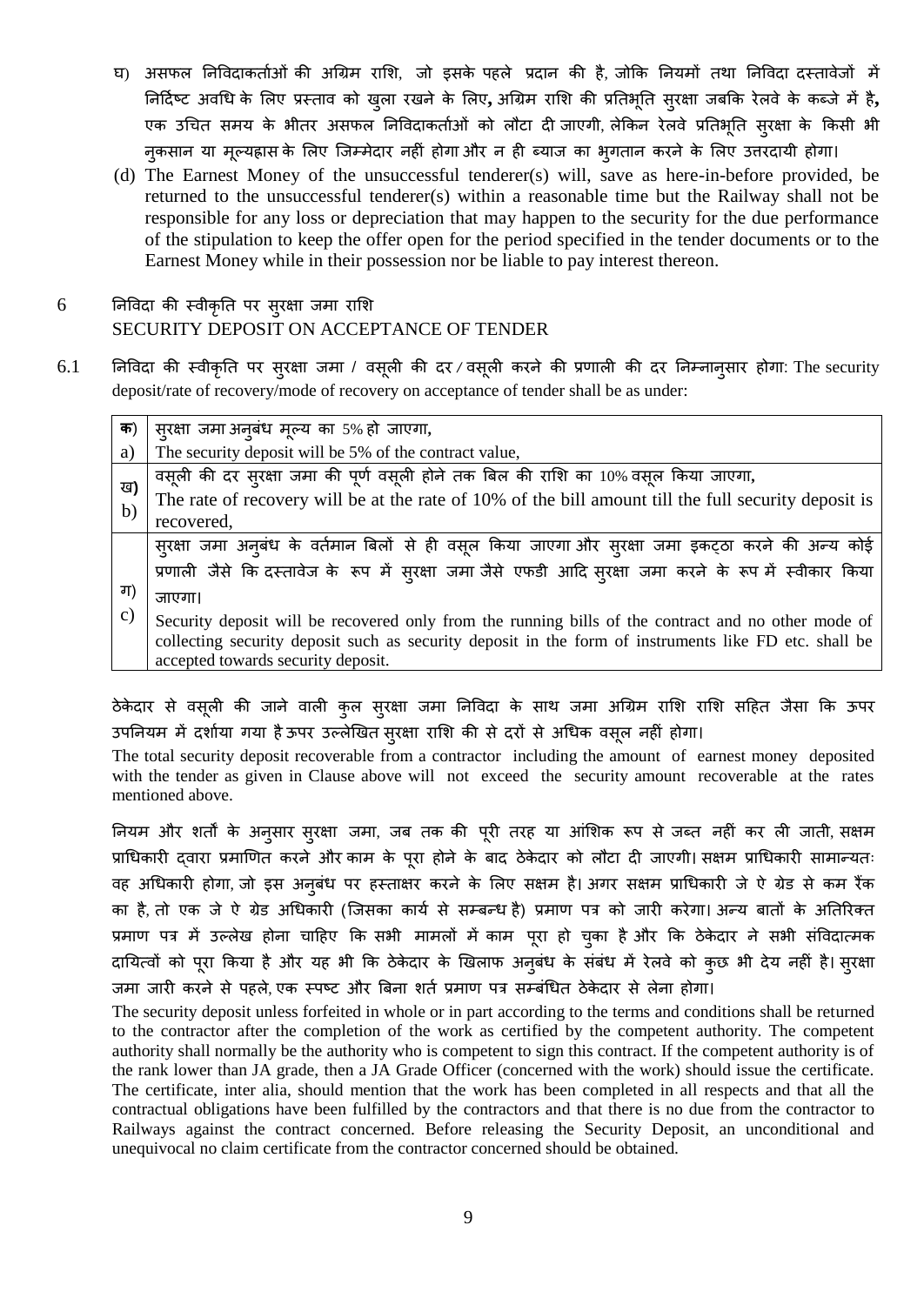- $6.2.$  निष्पादन का आश्वासन देना Performance Guarantee:-
- (क) त्रिविदा की स्वीकृति के पश्चात, रेलवे दवारा निर्धारित प्रोफार्मा के अनुसार सफल निविदाकर्ता को अनुबंध मूल्य के 5% तक की राशि की एक अटल बैंक गारंटी के रूप में निष्पादन गारंटी जमा करवाना आवश्यक है।
- (a) On acceptance of tender, the successful tenderer is required to submit a Performance Guarantee in the form of an irrevocable bank guarantee amounting to 5% of the contract value as per the proforma as prescribed by the Railways.
- (ख) स्वीकृति पत्र जारी होने के बाद सफल ठेकेदार दवारा निष्पादन गारंटी प्रस्तुत की जाएगी, लेकिन यह समझौते पर हस्ताक्षर करने से पहले और रखरखाव अवधि की समाप्ति तक वैध होना चाहिए। सामान्यतः स्वीकृति पत्र जारी होने के 15 (पंद्रह) दिन बाद समझौते पर हस्ताक्षर हो जाने चाहिए और निष्पादन गारंटी भी इस समय सीमा के भीतर प्रस्तुत की जानी चाहिए।
- (b) The Performance Guarantee will be furnished by the successful contractor after the letter of acceptance has been issued, but before signing of the agreement and should be valid up to expiry of the maintenance period. The agreement should normally be signed 15 (Fifteen) days after the issue of letter of acceptance and performance guarantee should also be submitted with in this time limit.
- (ग) काम और रखरखाव अवधि के संतोषजनक पूरा होने के बाद निष्पादन गारंटी जारी कर दी जाएगी। जारी करने के लिए प्रक्रिया सुरक्षा जमा के समान ही है।
- (c) Performance Guarantee will be released after satisfactory completion of the work and maintenance period is over. The procedure for releasing is same as for Security Deposit.
- (घ) यदि अनुबंध निरस्त कर दिया जाता है, सुरक्षा जमा जब्त कर ली जाएगी और निष्पादन गारंटी नकद कर ली जाएगी और शेर् काभ को अरग से कयिामा जाएगा।
- (d) In case the contract is rescinded, the Security Deposit shall be forfeited and the performance guarantee shall be encashed and the balance work will be got done separately.
- (ङ) शेष कार्य को मूल ठेकेदार की लागत और जोखिम के बिना स्वतंत्र रूप से करवाया जाएगा, शेष कार्य को क्रियान्वित करने के लिए मूल ठेकेदार को निविदा में भाग लेने से वंचित कर दिया जाएगा। यदि विफल रहा है अनुबंध एक संयुक्त उद्यम या एक साझेदारी फर्म है, तब इस तरह के फर्म के प्रत्येक सदस्य / पार्टनर उसकी / उसको व्यक्तिगत व्यक्तिगत रूप में या किसी अन्य जेवी / भागीदारी फर्म के एक भागीदार के रूप में शेष कार्य के लिए निविदा में भाग लेने से वंचित किया जाएगा।
- (e) The balance work will be got done independently without risk and cost of the original contractor. The original contractor shall be debarred from participating in the tender for executing the balance work. If the failed contract is a JV or a Partnership Firm, then every member / Partner of such a firm would be debarred from participating in the tender for the balance work either in his / her individual capacity or as a partner of any other JV / Partnership firm
- (च) अग्रिम राशि और सुरक्षा जमा की छूट: रेलवे के पूरी तरह से स्वामित्व वाले सार्वजनिक क्षेत्र के उपक्रमों राइट्स, इरकॉन, कोंकण रेलवे कॉर्पोरेशन लिमिटेड, क्रिस, रेलटेल कारपोरेशन आदि को अग्रिम राशि और सुरक्षा जमा जमा करने से छूट दी गई है।
- (f) **Exemption of Earnest Money & Security Deposit**: Public Sector Undertakings wholly owned by Railways like RITES, IRCON, Konkan Railway Corporation Limited, CRIS, Rail Tel Corporation etc. are exempted from depositing Earnest Money & Security Deposit.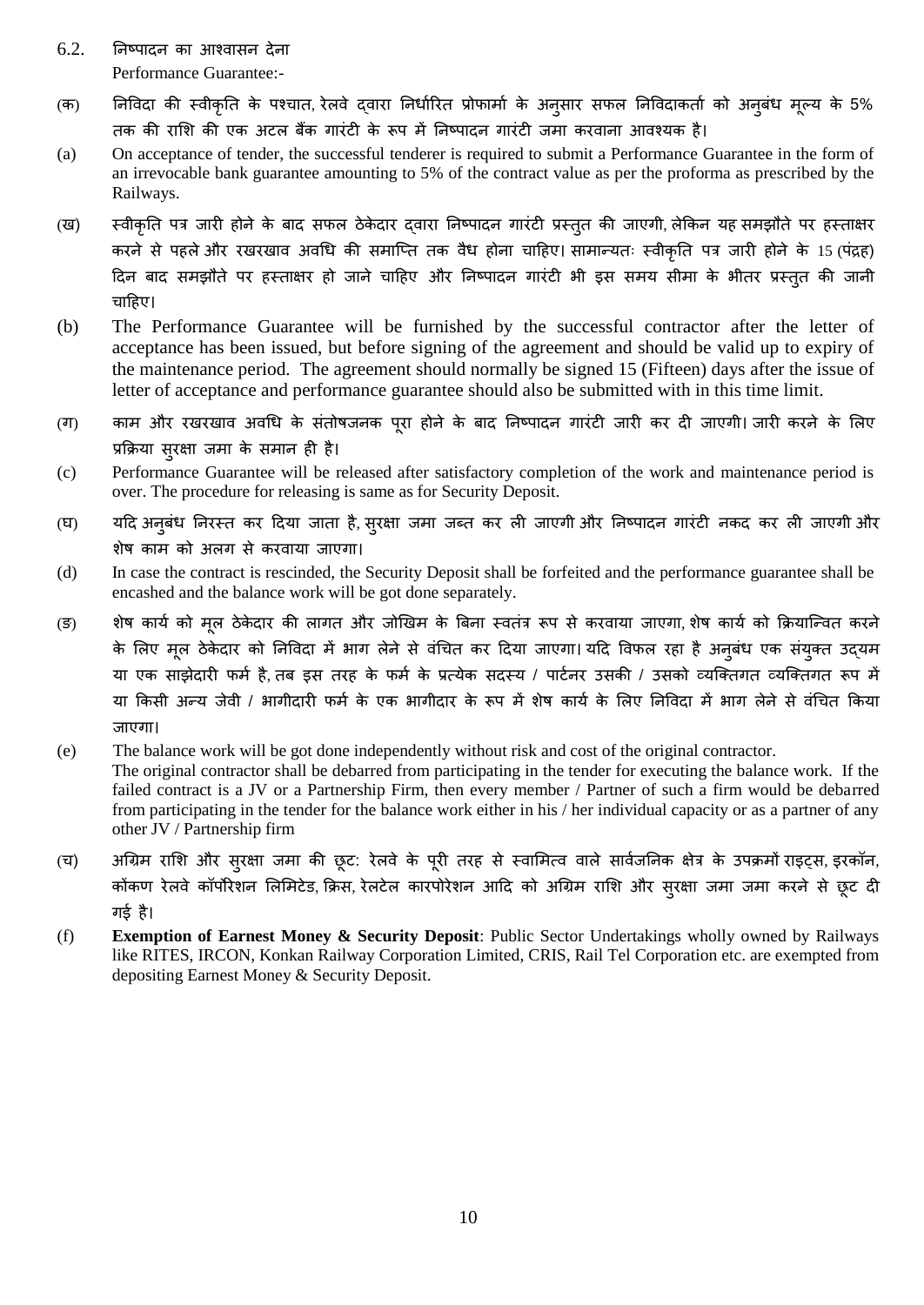7. <mark>निष्पादन का आश्वासन देना</mark>ः सुरक्षा जमा करने के अलावा, सफल निविदाकर्ता / निविदाकर्ताओं को अनुबंध मूल्य के 5% तक की राशि की निष्पादन की गारंटी निम्न रूपों में से किसी में देनी होगी: -

Performance Guarantee: In addition to security deposit, the successful tenderer/tenderers will have to give performance guarantee amounting to 5% of the contract value in any of the following forms:- क) नकदी की एक जभा,

- i) A deposit of cash,
- ख) अटल बैंक गारंटी,
- ii) Irrevocable Bank Guarantee,
- ग) बाजार मूल्य से कम 5 प्रतिशत पर राज्य ऋण बांड सहित सरकारी प्रतिभूतियां,
- iii) Government Securities including State Loan Bonds at 5 percent below the market value,
- घ) जमा रसीदों, भुगतान आदेश, डिमांड ड्राफ्ट और गारंटी बांड। निष्पादन की गारंटी भारतीय स्टेट बैंक या राष्ट्रीयकृत बैंकों में से ककसी एक की हो सकती है,
- iv) Deposit Receipts, Pay orders, Demand Drafts and Guarantee Bonds. These forms of Performance Guarantee could be either of the State Bank of India or any of the Nationalised Banks,
- ङ) निष्पादित गारंटी बांड या सभी अनुसूचित बैंकों द्वारा प्रस्तुत जमा रसीदें,
- v) Guarantee Bonds executed or Deposit Receipts tendered by all Scheduled Banks,
- च) डाकघय फचत फैंक भें जभा यालश,
- vi) A Deposit in the Post office Saving Bank,
- छ) याष्ट्रीम फचत प्रभाण ऩत्र भें जभा यालश,
- vii) A Deposit in the National Savings Certificates,
- ज) बारह वर्षीय राष्ट्रीय रक्षा प्रमाण पत्र,
- viii) Twelve years National Defence Certificates,
- झ) वस वर्षीय रक्षा जमा राशि,
- ix) Ten years Defence Deposits,
- ञ) बाजार से 5 प्रतिशत कम मूल्य पर यूनिट ट्रस्ट प्रमाण पत्र और राष्ट्रीय रक्षा बांड मूल्य या अंकित मूल्य पर, जो भी कम हो।
- x) National Defence Bonds and Unit Trust Certificates at 5 percent below market value or at the face value whichever is less.
- 8. **ननववदा के साथ व्मवहाय कयने का येरवे का अग्रधकाय** तनविदा को स्िीकाय कयने का अग्रधकाय येरिे के ऩास ही होगा। प्राधिकारी न्यूनतम निविदा या किसी अन्य निविदा स्वीकार करने के लिए बाध्य नहीं होगा और कोई भी निविदाकर्ता उसकी / अपनी निविदा की अस्वीकृति के कारण के लिए स्पष्टीकरण की मांग नहीं करेगा और न ही रेलवे किसी विशेष तनविदा मा तनविदाओॊ को अस्िीकाय कयने के कायण फताने

का दायित्व लेता है।

**Rights of the Railway to deal with tender** – The authority for the acceptance of the tender will rest with the Railway. It shall not be obligatory on the said authority to accept the lowest tender or any other tender and no tenderer (s) shall demand any explanation for the cause of rejection of his/their tender nor the Railway undertake to assign reasons for declining to consider or reject any particular tender or tenders.

- 9. यदि निविदाकर्ता जानबूझ करअपनी निविदा में गलत जानकारी देता है या अपनी / उसकी निविदा की स्वीकृति के लिए परिस्थितियों उत्पन्न करता है, रेलवे किसी भी स्तर पर इस तरह के टेंडर रदद करने का अधिकार सुरक्षित रखता है। If the Tenderer(s) deliberately gives/give wrong information in his/their tender or creates/create circumstances for the acceptance of his/their tender, the Railway reserves the right to reject such tender at any stage.
- 10. यदि निविदाकर्ता की निविदा जमा करने के बाद या उसकी / अपनी निविदा की स्वीकृति के बाद मृत्यू हो जाती है, तो रेलवे इस तरह के टेंडर को रदद समझेगा। यदि एक फर्म के एक भागीदार की निविदा जमा करने के बाद या उसकी / अपनी निविदा की स्वीकृति के बाद मृत्यु हो जाती है तो जब तक फर्म अपने चरित्र को बरकरार रखेगा तो रेलवे इस तरह के टेंडर को यद्द सभझेगा।

If the Tenderer(s) expires after the submission of his/their tender or after the acceptance of his/ their tender, the Railway shall deem such tender cancelled. If a partner of a firm expires after the submission of their tender or after the acceptance of their tender, the Railway shall deem such tender as cancelled, unless the firm retains its character.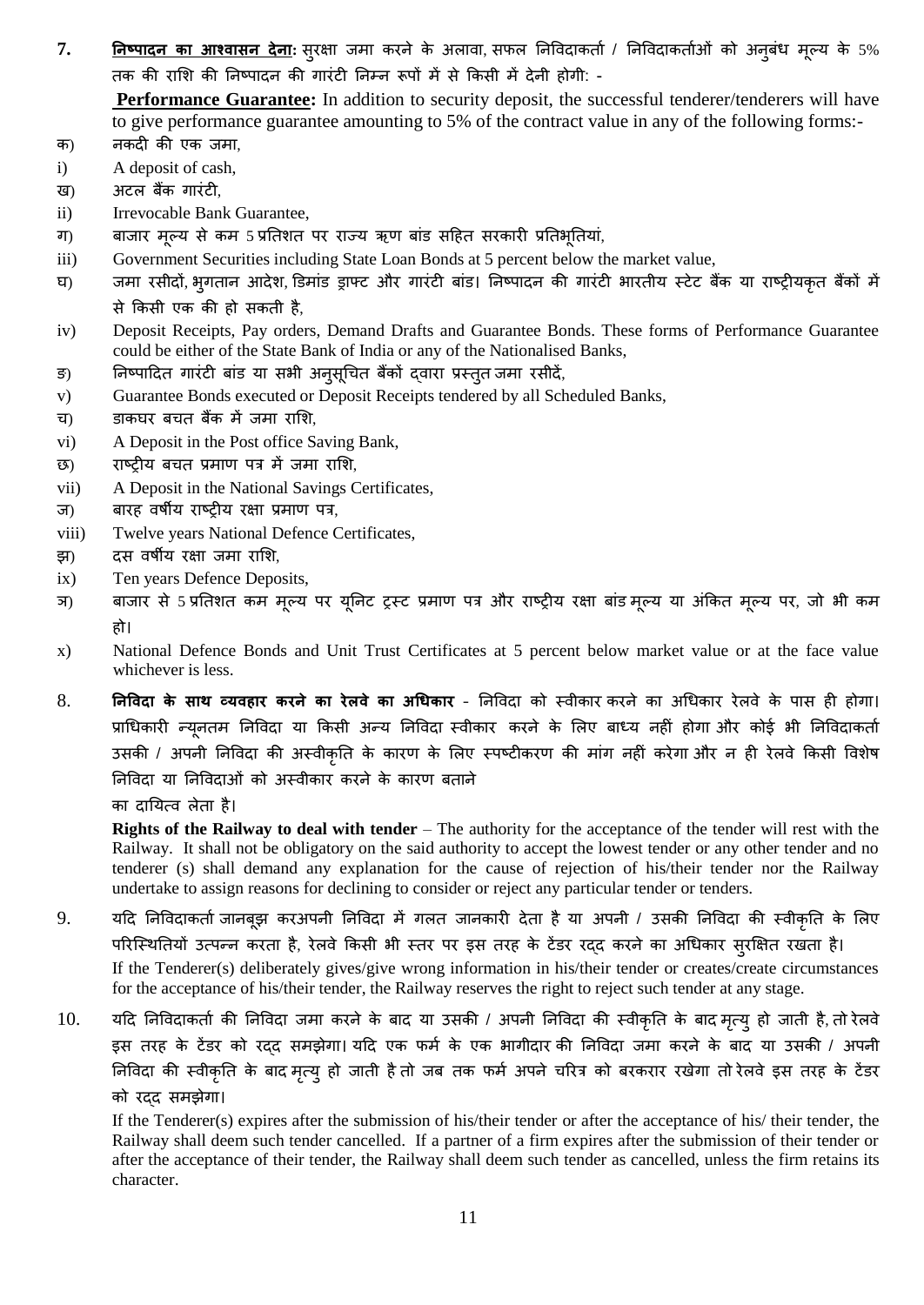11. **निविदाकर्ता के परिचय पत्र** - निविदाकर्ता के पिछले अनुभव और वितीय स्थिति की गवाही के दस्तावेज निविदा के साथ साथ या जब रेल भर्ती बोर्ड, चंडीगढ़ के सक्षम प्राधिकारी द्वारा वांछित हों तो प्रस्तुत करने होंगे। निविदाकर्ता, जिन्होंने इस रेलवे में अभी तक कोई काम नहीं किया है और जो रेलवे के ठेकेदार की अनुमोदित सूची में नहीं हैं, वे अपनी निविदा के साथ साथ अपने परिचय पत्र भी प्रस्तुत करें:

**Tenderer's credentials** – Documents testifying tenderer's previous experience and financial status should be produced along with the tender or when desired by competent authority of the Railway Recruitment Board, Chandigarh.

Tenderer(s) who has/have not carried out any work so far on this Railway and who is/are not borne on the approved list of the Contractors of Railway should submit along with his/their tender credentials to establish:

- क) उसकी संतोषजनक ढंग से कार्य करने की क्षमता जानने के लिए।
- (i) His capacity to carry out the works satisfactorily.
- ख) बैंक संदर्भ और अन्य दस्तावेजों दवारा समर्थित उसकी वित्तीय स्थिति।
- (ii) His financial status supported by bank reference and other documents.
- ग) विधिवत अभिप्रमाणित प्रमाण पत्र और और इस प्रकार के काम के लिए ठेका / करार के अनुभव के बारे में प्रशंसापत्र, अतीत में किए गए काम की सूची के साथ जिसके लिए निविदा आमंत्रित की गई है।
- (iii) Certificates duly attested and testimonials regarding contracting experience for the type of job for which tender is invited with list of work carried out in the past.
- घ) बोलीदाता के पास वर्तमान आयकर क्लीयरेंस सर्टिफिकेट (I.T.C.C.) होना चाहिए।
- (iv) Bidder should have current Income Tax Clearance Certificate (I.T.C.C.).
- 12. निविदा, एक सीलबंद लिफाफे में संलग्न होनी चाहिए जिसके ऊपर लिखा होना चाहिए " निविदा" सॊ.आयआयफी/सीडीजी/तनविदा/एसी-िाहन/001/2016-17 औय **अध्मऺ, येर बर्ी फोडा के कामाारम, येरवे कॉरनी, नज़दीक चंडीगढ़ येरवेस्टेिन, चंडीगढ़ -160002**, ऩते ऩय यजजस्टडड डाक से बेजना होगा ताकक मह ककसी प्रकाय इस कामाडरम भें 05-10-2016 को 15:00 बजे से पहले पहले पहुंच जाये या रेल भर्ती बोर्ड, चंडीगढ़ के कार्यालय में इस उद्देश्य के लिए आवंटित विशेष बॉक्स में डाल दें। निविदा रेल भर्ती बोर्ड, चंडीगढ़ के कार्यालय में उसी दिन 15:00 बजे खोली जाएगी। तनविदा के कागजात **05-10-2016** को **12-00** फजे के फाद फेचे नहीॊ जामेंगे।

Tender must be enclosed in a sealed cover, super scribed **"Tender" No. RRB/CDG/Tender/AC-Vehicle/001/2016-17** and may be sent by registered post to the address **"Chairman, Railway Recruitment Board, Railway Colony, Near Chandigarh Railway Station, Chandigarh-160002"** so as to reach his office not later than 15:00 Hours on **05-10-2016** or drop in the special box allotted for the purpose in the office of Railway Recruitment Board, Chandigarh. The tender will be opened at **15:00** hours on the same day in the office Railway Recruitment Board, Chandigarh. The Tender papers will not be sold after **12-00** hours on **05-10-2016**.

- 13. उपरोक्त किसी शर्तों के गैर अनुपालन के परिणामस्वरूप निविदा को अस्वीकार कर दिया जायेगा।
- Non-compliance with any of the conditions set-forth therein above is liable to result in the tender being rejected. 14. **अनुबंध दस्तावेजों का निष्पादन** - सामान्य / अनुबंध की विशेष परिस्थितियों के अनुसार काम करने के लिए, सफल निविदाकर्ता अध्यक्ष, रेल भर्ती बोर्ड, चंडीगढ़ के माध्यम से भारत के राष्ट्रपति के साथ एक समझौते को क्रियान्वन करेगा। **Execution of Contract Documents** – The successful tenderer(s) shall be required to execute an agreement with the President of India acting through the Chairman, Railway Recruitment Board, Chandigarh for carrying out the work according to General/Special conditions of Contract.
- 15. साझा-पत्र विलेख, पावर ऑफ अटॉर्नी आदि निविदाकर्ता स्पष्ट रूप से निर्दिष्ट करेगा कि क्या निविदा स्वयं प्रस्तुत की गई या एक साझेदारी प्रतिष्ठान की ओर से। यदि निविदा एक साझेदारी प्रतिष्ठान की ओर से प्रस्तुत की जाती है, तो साझेदारी फर्म की ओर से निविदा दस्तावेजों पर हस्ताक्षर करने के लिए वह निविदा और प्राधिकरण के साथ साथ साझेदारी विलेख की प्रमाणित प्रतिलिपि भी प्रस्तुत करे। अगर इन दस्तावेजों को निविदा दस्तावेजों के साथ संलग्न नहीं किया जाता हैं, तो समझा जाएगा कि निविदा दस्तावेज पर एक व्यक्ति के दवारा हस्ताक्षर करके प्रस्तुत किया गया हैं। रेलवे, निविदाकर्ता दवारा दी गई किसी भी पॉवर ऑफ़ अटॉर्नी या अनुबंध का निष्पादन करने के बाद बनाई गई फर्म की संरचना में परिवर्तन दवारा बाध्य नहीं होगा। यदयपि, उचित कानूनी सलाह प्राप्त करने के बाद, वह परिवर्तन और पॉवर ऑप एटॉनी प्राग्रधकृत कय सकता हैं, जजसकी रागत के लरमे ठेके दाय उत्तयदामी होगा।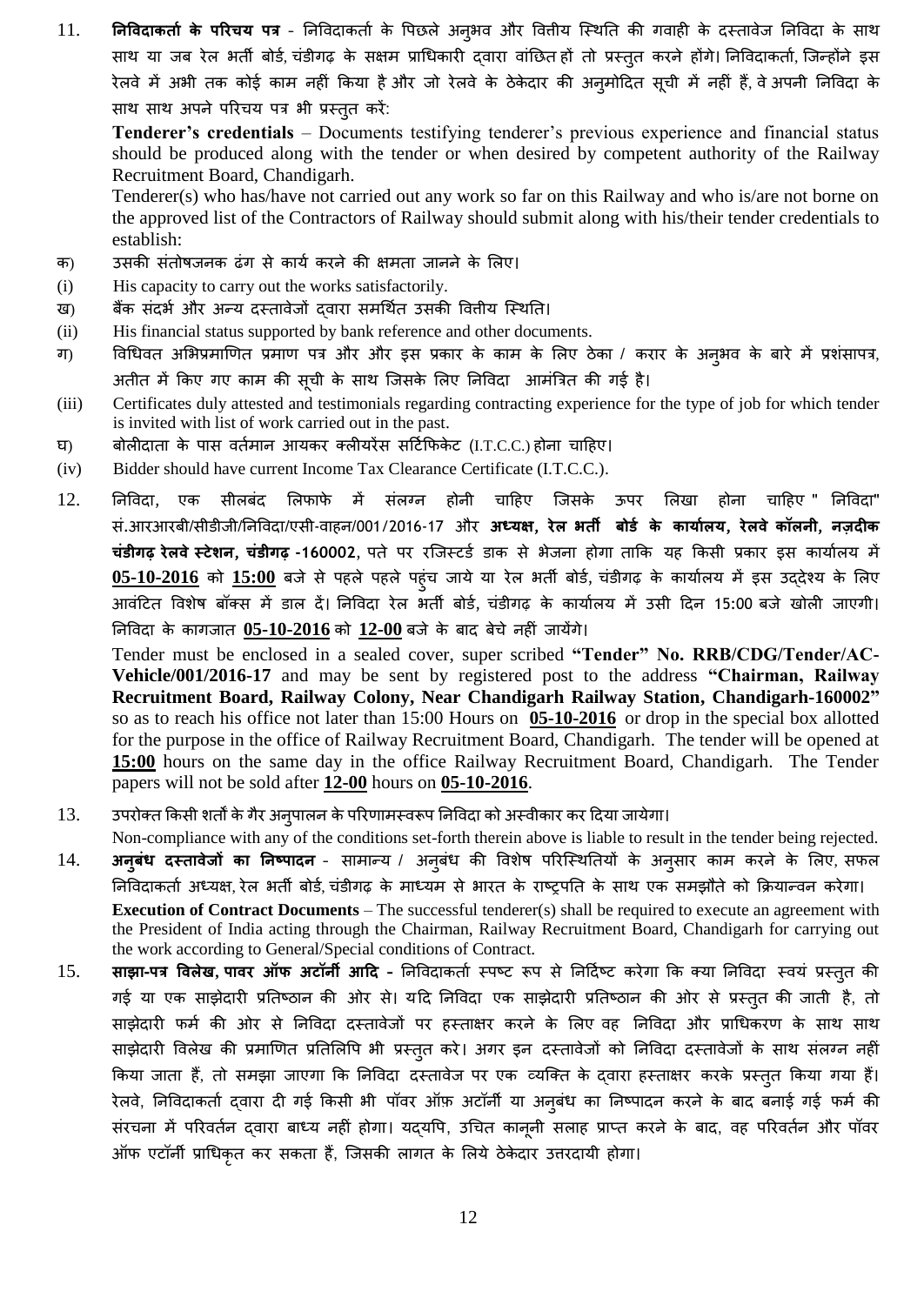**Partnership deeds, Power of Attorney Etc.**- The tenderer shall clearly specify whether the tender is submitted on his own or on behalf of a partnership concern. If the tender is submitted on behalf of a partnership concern, he should submit the certified copy of partnership deed along with the tender and authorization to sign the tender documents on behalf of partnership firm. If these documents are not enclosed along with tender documents, the tender will be treated as having been submitted by individual signing tender documents. The Railway will not be bound by any power of attorney granted by the tenderer or by changes in the composition of the firm made subsequent to the execution of the contract. It may, however, authorize such power of attorney and changes after obtaining proper legal advice, the cost of which will be chargeable to the contractor.

16. निविदाकर्ता चाहे एकमात्र मालिक है, एक लिमिटेड कंपनी या एक साझेदारी फर्म है, यदि वे एजेंट या व्यक्तिगत सहभागी के माध्यम से कार्य करना चाहते हैं, तो एक विशिष्ट व्यक्ति के पक्ष में विधिवत मुहर लगी नोटरी पब्लिक या मजिस्ट्रेट दवारा प्रमाणीकृत एक पॉवर ऑफ एटॉर्नी निविदा के साथ या बाद में प्रस्तुत करनी होगी, चाहे वह फर्म का पार्टनर हो या निविदा प्रस्तुत करने के लिए, समझौते पर हस्ताक्षर, धन राशि प्राप्त करने, माप को देखने, माप पुस्तकों पर हस्ताक्षर करने, समझौता, फर्म दवारा किये गये किसी भी दावे के समाधान त्यागना और "नो-क्लेम प्रमाणपत्र" पर हस्ताक्षर और सभी या किसी भी विवाद के संदर्भ में मध्यस्थता करने के लिए विशेष रूप से अधिकृत कोई अन्य व्यक्ति हो।

The tenderer whether sole proprietor, a limited company or a partnership firm if they want to act through agent or individual partner(s) should submit along with the tender or at a later stage, a power of attorney duly stamped and authenticated by a Notary Public or by Magistrate in favour of the specific person whether he/they be partner(s) of the firm or any other person specifically authorized him/them to submit the tender, sign the agreement, receive money, witness measurements, sign measurement books, compromise, settle relinquish any claim(s) preferred by the firm and sign "No Claim Certificate" and refer all or any disputes to arbitration.

#### 17 **सेवाननवत्तृ येरवे कभाचारयमों का योज़गाय/साझेदायी आदद-**

(क) एक निविदाकर्ता, रेलवे के किसी भी विभाग से, जिसका स्वामित्व और जो उस समय भारत के राष्ट्रपति दवारा प्रशासित हो, सेवानिवृत्ति से पहले राजपत्रित पद का सेवानिवृत्त इंजीनियर या किसी भी अन्य रैक का काम करने वाला कार्यकारी या प्रशासनिक हैसियत का एक राजपत्रित अधिकारी होना चाहिए वह एक पेंशनधारी पद में हैं या नहीं, या निविदाकर्ता एक साझेदारी फर्म है ओर उसके सहयोगियों में एक सेवानिवृत्त इंजीनियर या कि जैसा उपर कहा गया है कि वह सेवानिवृत्त राजपत्रित अधिकारी में से एक है, या निविदाकर्ता एक निगमित कंपनी है, कंपनी के पास सेवानिवृत्त इंजीनियर या सेवानिवृत्त अधिकारी उसके निदेशकों में से एक है, या कि निविदाकर्ता के पास कोइ सेवानिवृत्त इंजीनियर या एक सेवानिवृत्त राजपत्रित अधिकारी, जैसा उपर कहा गया है, कार्यरत है, ऐसे इंजीनियर या राजपत्रित अधिकारी की सेवानिवृत्ति की तारीख के रूप में पुरी जानकारी जहाँ सेवा की हो, और उस मामले में, जहां इस तरह के इंजीनियर या अधिकारी निविदा जमा करने की तिथि से कम से कम 2 साल पहले सरकारी सेवा से सेवानिवृत्त नहीं हुआ हो, चाहे उसने इस तरह के अनुबंध लेने के लिए अनुमति ली हो, या ठेकेदार एक साझेदारी फर्म या एक <u>निगमित कंपनी हो,</u> जैसी स्थति हो, एक सांझेदार या निदेशक बनने के लिए, या जैसा मामला हो, निविदाकर्ता या इंजीनियर या अधिकारी दवारा ठेकेदार के तहत रोजगार लेने के लिए, भारत के राष्ट्रपति या किसी अधिकारी से, इस संबंध में उसके दवारा विधिवत अधिकृत स्पष्ट रूप से निविदा जमा करने के समय में लिखित रूप में कहा जाएगा। ऊपर उल्लेखित जानकारी के बिना निविदाएं या इस आशय का एक बयान कि इस तरह का कोई सेवानिवृत्त इंजीनियर या सेवानिवृत्त राजपत्रित अधिकारी निविदाकर्ता के साथ नही जुड़ा हुआ है, जैसी स्थति हो, अस्वीकार कर दी जाएगी।

#### **Employment/Partnership etc., of Retired Railway Employees** -

(a) Should a tenderer be a retired engineer of the Gazetted rank or any other Gazetted Officer Working before his retirement, whether in the executive or administrative capacity, or whether holding a pension able post or not, in the ……………….. department of any of the railways owned and administered by the President of India for the time being, or should a tenderer being partnership firm have as one of its partners a retired engineer or retired Gazetted Officer as aforesaid, or should tenderer being an incorporated company have any such retired engineer or retired officer as one of its Directors, or should a tenderer have in his employment any retired Engineer or retired Gazetted Officer as aforesaid, the full information as to the date of retirement of such Engineer or Gazetted Officer from the said service and in case where such Engineer or Officer had not retired from Government service at least 2 years prior to the date of submission of the tender as to whether permission for taking such contract, or if the contractor be a partnership firm or an incorporated company, to become a partner or Director as the case may be, or to take the employment under the contractor, has been obtained by the tenderer or the Engineer or Officer, as the case may be from the President of India or any officer, duly authorized by him in this behalf, shall be clearly stated in writing at the time of submitting the tender. Tenders without the information above referred to or a statement to the effect that no such retired Engineer or retired Gazetted Officer is so associated with the tenderer, as the case may be, shall be rejected.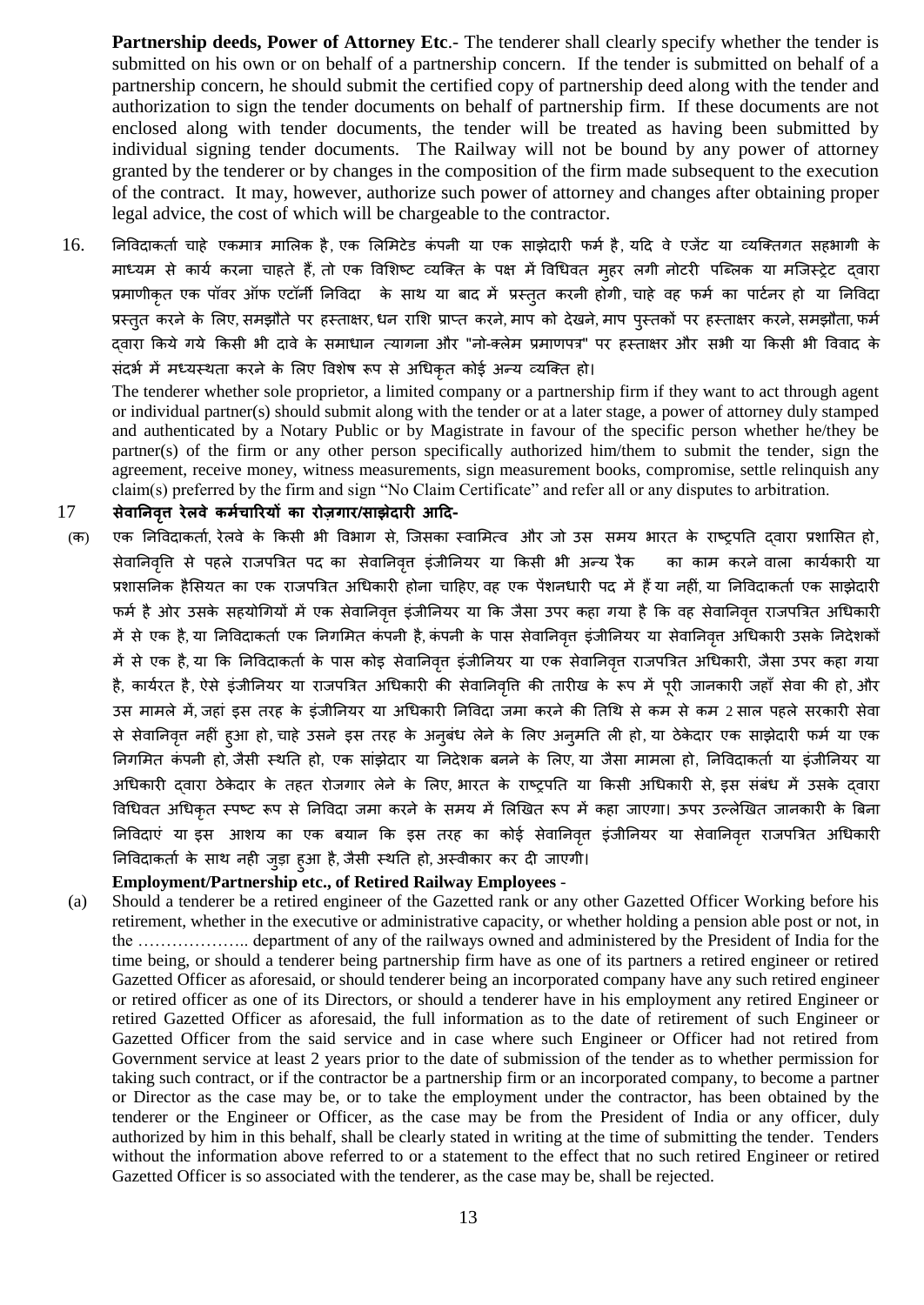- (ख) एक निविदाकर्ता या ठेकेदार व्यक्तिगत रूप से ठेकेदारों की अनुमोदित सूची मे, एक रिश्तेदार या साझेदारी फर्म या ठेकेदारों की एक कंपनी के मामले में से एक, या उसके अपने शेयरधारक या शेयरधारकों के रिश्तेदार, जो उत्तर रेलवे के विभाग में राजपत्रित हैसियत से कार्यरत है, निविदाएं आमंत्रित करने वाले प्राधिकारी को इस तथ्य से निविदा जमा करने के समय से पहले सूचित कर देना चाहिये, ऐसा न होने पर निविदा को अस्वीकृत / अयोग्य ठहराया जा सकता है, या इस तरह के तथ्य बाद में संज्ञान मे आते है, तो अनुबंध को अनुबंध की सामान्य शर्तों के खंड 62 में प्रावधान के अनुसार इसे रद्द किया जा सकता है।
- (b) Should a tenderer or contractor being an individual on the list of approved Contractors, have a relative(s) or in the case of partnership firm or company of contractors one or more of his shareholder(s) or relative(s) of the shareholder(s) employed in Gazetted capacity in the ………… department of the Northern Railway, the authority inviting tenders shall be informed of the fact at the time of submission of tender, failing which the tender may be disqualified/rejected or if such fact subsequently comes to light, the contract may be rescinded in accordance with the provision in clause 62 of the General Conditions of Contract.

निविदाकर्ता के हस्ताक्षर Signature of the Tenderer (s)

| दिनांक |  |
|--------|--|
|        |  |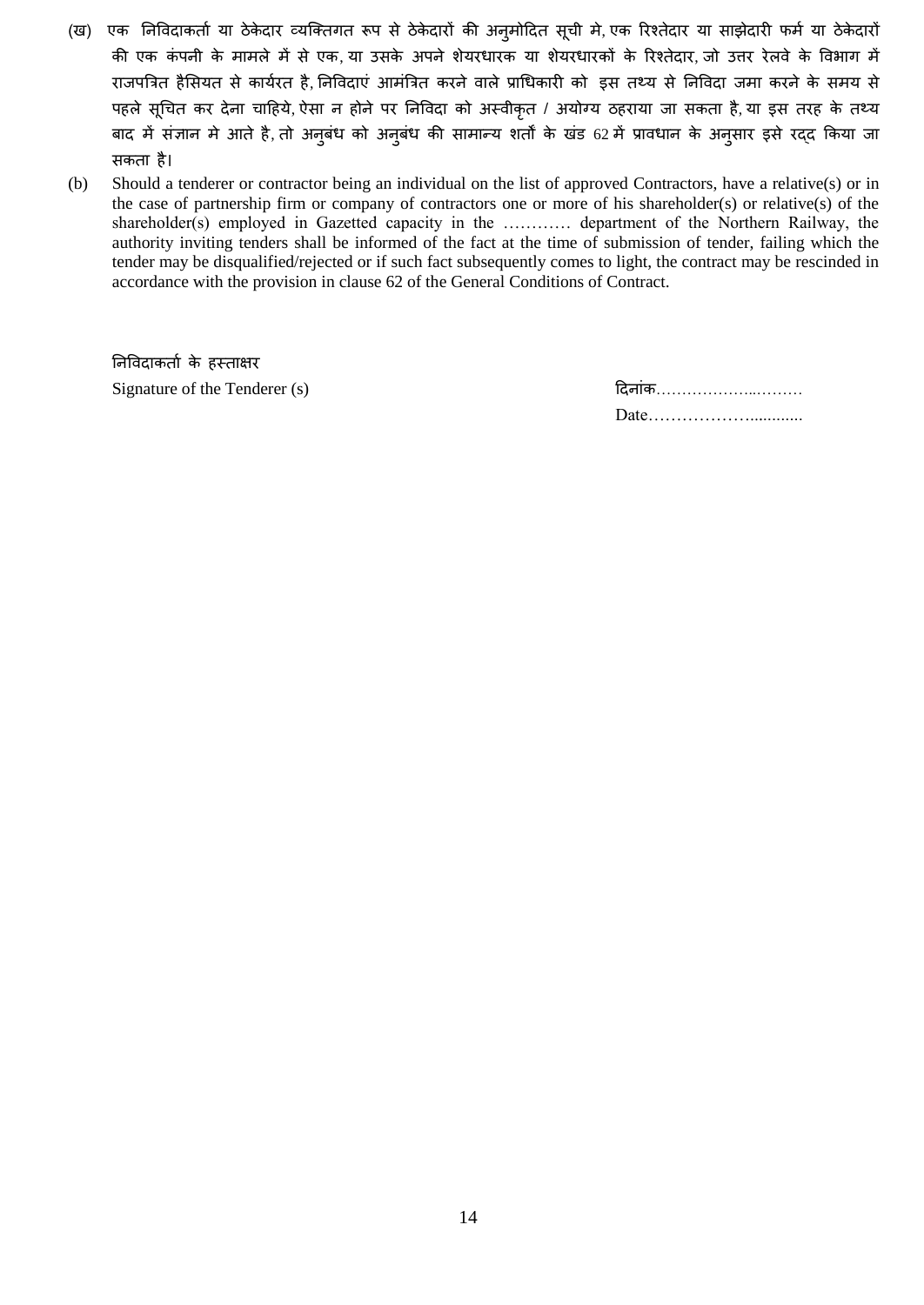# सॊविदा की विशेर् शतें**/ SPECIAL CONDITIONS OF CONTRACT**

#### 2.0 ऩरयचम**/ Introduction**

ये अध्याय इस अनुबंध के निष्पादन के लिए आवश्यक शर्तों के बारे में हैं, और जो अनुबंध की सामान्य शर्तों के अन्तर्गत नहीं आती हैं । इस अध्याय में दी गयी शर्तें यदि अनुबंध की सामान्य शर्तों से अलग हैं तो इस अध्याय में दी गयी शर्तें प्रभावी होंगी। This chapter deals with conditions of contract necessary for execution of this contract and not covered under general conditions of contract. If conditions in this chapter are in variance with general conditions of contract, the conditions given in this chapter will prevail.

2.1 कार्य का विस्तार/ Scope of work: रेल भर्ती बोर्ड चंडीगढ़ दवारा एक वातान्कुलित वाहन (Accent, Swift Dzire, Etioz, Manza and same segment vehicle) किराए पर लेने के संबंध में

Hiring of one AC-Vehicle (Accent, Swift Dzire, Etioz, Manza and same segment vehicle) by Railway Recruitment Board, Chandigarh.

वाहन की आवश्यकता एक महीने में चंडीगढ़ की कच्ची/पक्की सड़कों पर स्थानीय यात्रा के साथ ही चंडीगढ़ से बाहर अर्थात हरियाणा, उत्तर प्रदेश, पंजाब, हिमाचल प्रदेश, दिल्ली के अन्य भागों में रेलवे की आवश्यकता के अनुसार होगी । इस संबंध में आवश्यक परमिट की व्यवस्था ठेकेदार द्वारा की जाएगी। रेलवे की आवश्यकता के अनुसार ठेकेदार अनुमोदित दरों के अनुसार वाहन की आपूर्ति करने के लिए बाध्य है।

Vehicle is required at Chandigarh for local journeys both on katcha/pucca roads in Chandigarh as well as outside Chandigarh i.e. in other parts of Haryana, Uttar Pradesh, Punjab, Himachal Pradesh, Delhi as per requirement of Railways in a month. The necessary permits in this regard shall be arranged by the contractor. The contractor is bound to supply the vehicle as and when required by the Railway as per approved rates.

- 2.2 दरें शब्दों और अंको में लिखी होनी चाहिए/Rates to be written in words and Figures.
- $2.2.1$  दरें शब्दों के साथ अंको में भी उद्धृत होनी चाहिए। यदि अंको और शब्दों में उद्धृत दरों के बीच भिन्नता है, तो 'शब्दों' में उद्धृत दर को सही माना जाएगा। यदि एक ही मद के लिए एक से अधिक अनुचित दर प्रस्तुत कर रहे हैं , तो टेंडर खारिज किया जा सकता है। एकल प्रतिशत निविदाओं के मामले में, यदि निविदाकर्ता/(ओं), एकाधिक दरें उद्धृत करते हैं तो प्रस्ताि अधूया भाना जाएगा औय सयसयी तौय ऩय अस्िीकाय कय ददमा जाएगा। The rates should be quoted in figures as well as in words. If there is variation between the rates quoted in figures and in words, the rate quoted in "words" shall be taken as correct. If more than one improper rate are tendered for the same item, the tender is liable to be rejected. In case of single percentage tenders, if the tenderer/s quote/s multiple rates, the offer will be treated as incomplete and shall be summarily rejected.
- 2.2.2 वाहन किराए पर लेने के लिए फर्म दवारा उद्धृत दरों में चालक, ईंधन, रखरखाव आदि शामिल होंगे। किसी भी रूप में कोई भी अतिरिक्त प्रभार स्वीकार्य नहीं होगा।

The rates quoted by the firm for hiring of the vehicle will be including Driver, Fuel, maintenance, etc. No additional charges, in any form, will be admissible.

2.2.3 निविदा कागजात के प्रत्येक पृष्ठ पर निविदाकर्ताओं या उसकी/उनकी ओर से ऐसे व्यक्ति/यों जो कानूनी तौर पर अधिकृत हों, के दिनांकित हस्ताक्षर होने चाहियें। Each page of the tender papers is to be signed and dated by the tenderers or such person/s on his/their behalf who is/are legally authorized to signed for him/them.

#### 2.3 **काट-छांट औय/मा ऩरयवर्ान/ Erasures and/or alteration**

निविदा दस्तावेजों में काट -छांट और /या परिवर्तन युक्त निविदाएं को अस्वीकार किया जा सकता है। निविदाकर्ता (ओं) दवारा प्रविष्टियों में किए गए किसी भी सुधार को उनके दवारा सत्यापित किया जाना चाहिए ।

Tenders containing erasures and/or alteration of the tender documents are liable to be rejected. Any correction made by Tenderer(s) in his/their entries must be attested by him/them.

### 2.4 **ऩात्रर्ा भानदंड /Eligibility Criteria**

ठेकेदार/निविदाकर्ता को किराये पर वाहन उपलब्ध कराने का अनुभव होना चाहिए ।

The contractor /tenderer should have experience of providing vehicle on hiring basis.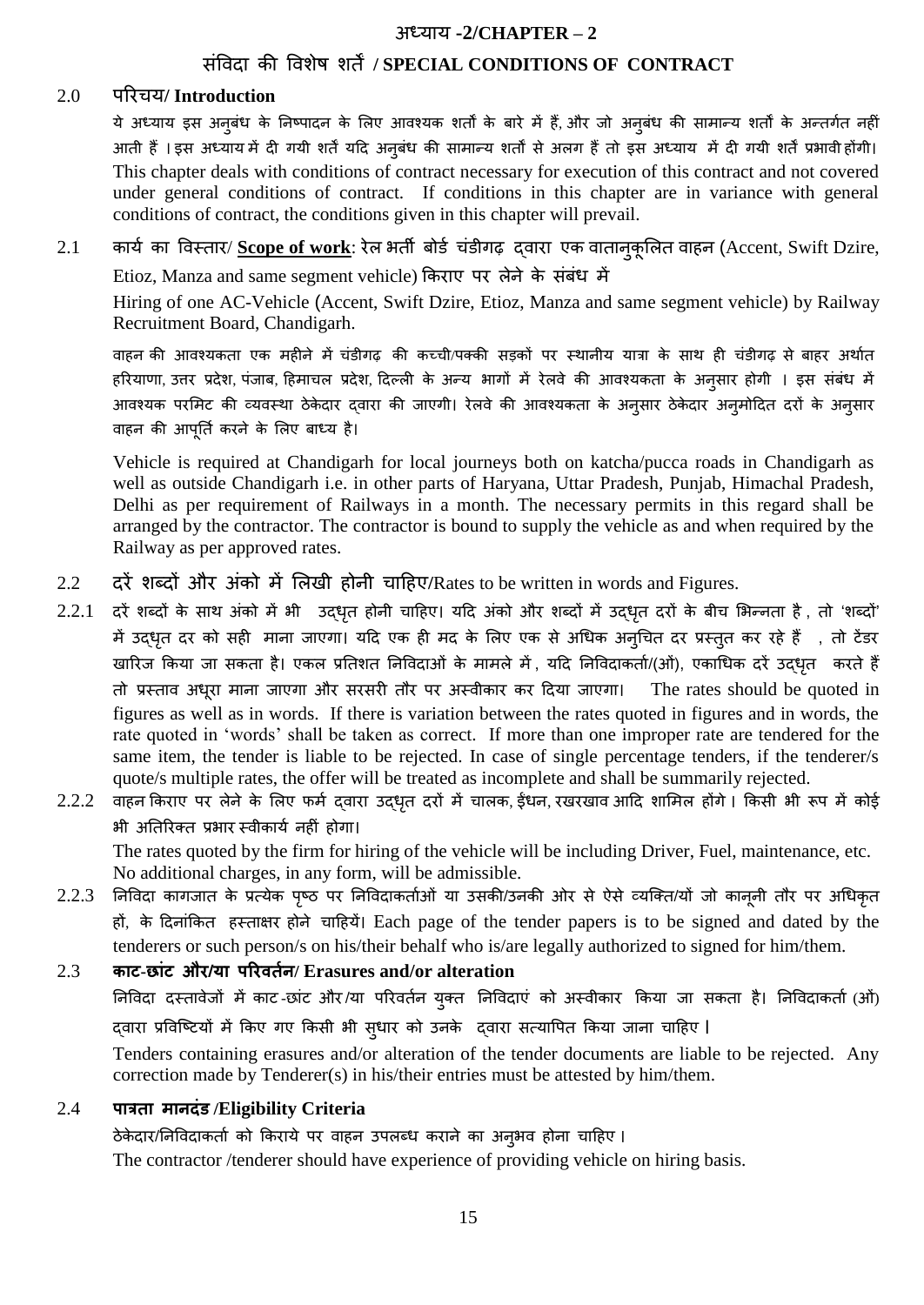#### विशेष नियम और शर्तें

### **SPECIAL TERMS AND CONDITIONS**

1. वाहन के साथ वाहन में यात्रा करने वाले कर्मचारियों का भी व्यापक बीमा होगा और जब भी कहा जाये वाहन की बीमा पॉलिसी वाहन के मालिक दवारा उपलब्ध करवानी होगी।

The vehicle shall be comprehensively insured along with staff travelling with the vehicle and insurance policy of the vehicle made available by the owner of the vehicle as and when asked for.

2. ठेकेदार यह सुनिश्चित करेगा कि ड्यूटी के लिए रिपोर्टिंग करने वाले ड्राइवर का पूर्व-इतिहास पुलिस दवारा सत्यापित है और ड्यूटी के समय यह उसके पास ही है। चालक वैध ड्राइविंग लाइसेंस धारक होना चाहिए। वाहन चालक अच्छी तरह की सफेद/खाकी वर्दी और टोपी / पगड़ी और पॉलिश किये हुए काले/भूरे रंग के जूतो में ही होगा। ठेकेदार द्वारा तैनात चालकों के अनुशासन और व्यवहार के लिए ठेकेदार उत्तरदायी होगा। जब तक वाहन नियंत्रित करने वाले अधिकारी ऐसा करने की अनुमति न दे ड्राइवर अपनी ड्यूटी छोड़कर नहीं जायेगा। एक बार तैनाती के बाद ड्राइवरों को केवल अध्यक्ष, रेल भर्ती बोर्ड, चंडीगढ़ के अनुमोदन से ही बदला जा सकता है। चालक चंडीगढ़ क्षेत्र के साथ अच्छी तरह से परिचित होना चाहिए। अगर ड्राइवर छुट्टी पर या बीमार है, तो इस मामले में वैकल्पिक व्यवस्था ठेकेदार दवारा ही की जायेगी।

The contractor shall ensure that the antecedent of the driver reporting for duty **is** verified by the police and they are in possession of the same while on duty. Driver should be valid driving license holder. Driver of the vehicle shall be well turned out in white/khaki uniform & cap/Turban & polished Black/Brown shoes. The contractor shall be responsible for discipline and behaviours of drivers deployed by contractor. Drivers are not to leave their duty unless permitted to do so by Controlling Officer of vehicle. Drivers once deployed can only be changed after the approval of the Chairman, Railway Recruitment Board, Chandigarh. Driver should be well acquainted with Chandigarh area. In case of Driver is on leave or sick the alternative arrangements are to be made by contractor.

3. ठेकेदार सही हालत में काम करने वाला वाहन प्रदान करेगा जिसमे गृह सामग्री, सजावट, मैटिंग, पेंट, लाइट, पंखे और वाहनों के अन्य सभी सामान हर समय उत्कृष्ट हालत में होगे। इस संबंध में रेल भर्ती बोर्ड, चंडीगढ़ का निर्णय अंतिम होगा और ठेकेदार पर बाध्यकारी होगा और ठेकेदार वाहन को वांछित हालत में बनाए रखेगा। वाहन की हालत / वाहन के अच्छा न दिखने के कारण अस्वीकृति के मामले में "जोखिम और व्यय" के अनुसार कार्रवाई शुरू की जाएगी।

The contractor shall provide the vehicle in perfect working condition upholstery, decor, matting, paint, lights, fans and all other accessories of vehicles provided are to be in the excellent condition at all the times. The decision of Railway Recruitment Board, Chandigarh shall be final and binding on the contractor in this regard and contractor shall maintain the vehicle in the desired condition. In case of rejection of vehicle due to dull appearance/condition of the vehicle, action as per "Risk & Expenses" shall be initiated.

- 4. जब भी आवश्यक हो वाहन उपलब्ध करवाना होगा। निविदाकर्ता की ओर से विफलता के मामले में उसे काली सूची में डाला जा सकता है तथा रेल भर्ती बोर्ड, चंडीगढ़ दवारा रु. 500/- प्रति दिन के हिसाब से मौदिक दंड / जुर्माना लगाया जायेगा। The vehicle shall be available as and when required. In case of failure on the part of tenderer, he is liable to be black-listed and imposing such monetary penalty/fine @ Rs.500/- per day by Railway
- 5. वाहन चालक लॉग बुक रखेगा जिसमें वाहन की प्रत्येक दिन की गतिविधियो का उल्लेख किया जायेगा। यात्रा की प्रविष्टियां को उपयोगकर्ताओं से अभिप्रमाणित करवाना होगा।

Recruitment Board, Chandigarh.

The driver of the vehicle shall maintain log book in which day to day movement of the vehicle is to be noted. Entries of journey should be got attested from the users.

6. (क) परिस्थितियों में , जब काम पर रखा वाहन यातायात नियमों के उल्लंघन में शामिल है या एक दुर्घटना जिसके परिणामस्वरूप वाहन, चालक के संबंध में संपत्ति, जीवन और यात्री या किसी तीसरे पक्ष को नुकसान होने पर किसी भी कानूनी या वितीय निहितार्थ की जिम्मेदारी पूरी तरह से ठेकेदार की होगी। रेलवे प्रशासन का इस संबंध में कोई भी दायित्व नहीं होगा।

(a) In circumstances, when the hired vehicle is involved in any violation of traffic rules or an accident resulting in loss or damages to property and life with respect to the vehicle, driver, passenger, or any third party the responsibility for any legal or financial implication shall rest solely with the contractor. The Railway administration shall have no liability whatsoever in this regard.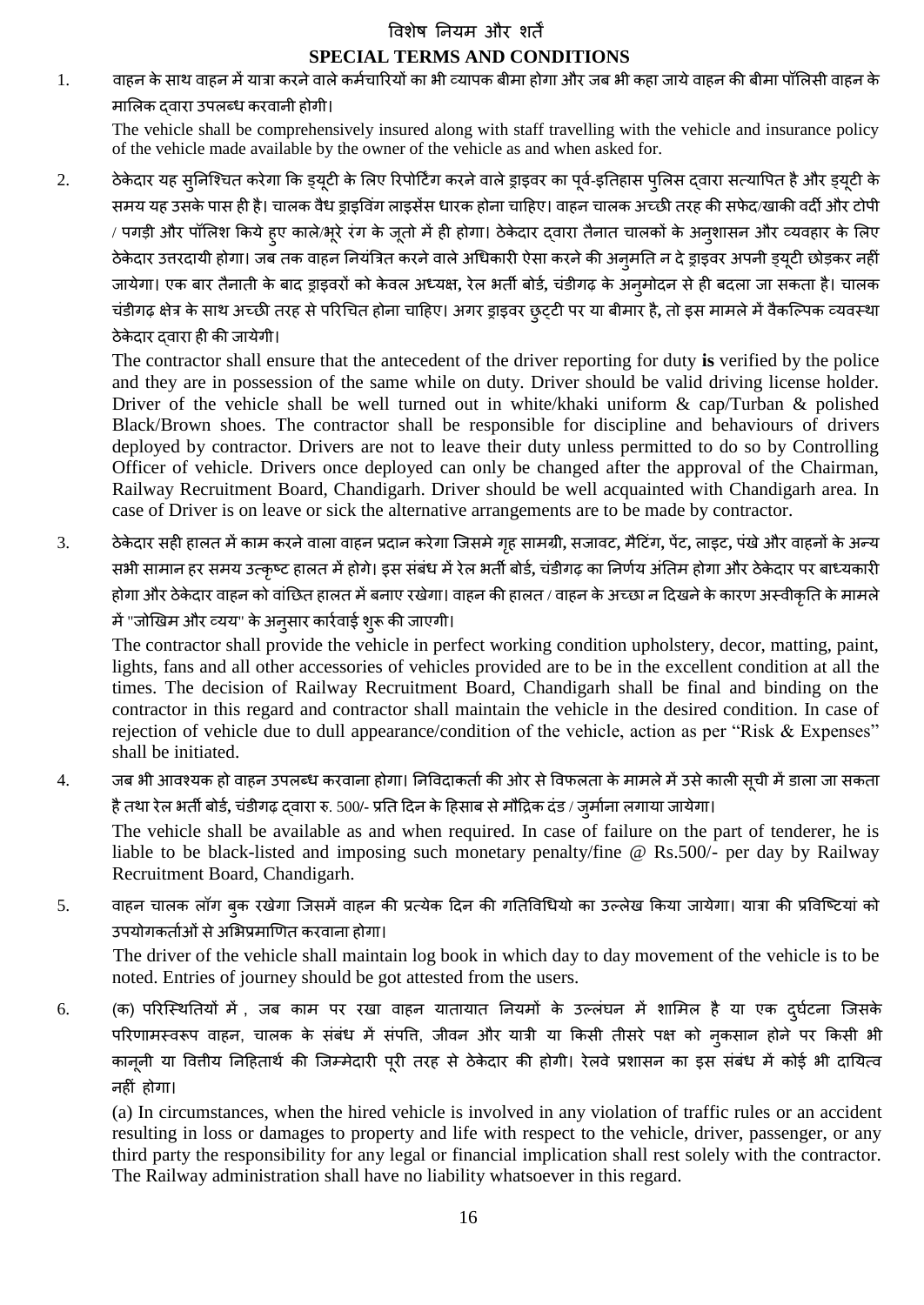(ख) ठेकेदार इस अनुबंध के तहत उपलब्ध कराई गई सेवाओं के संबंध में ठेका श्रमिकों की तैनाती के बारे में विभिन्न श्रम कानूनों के तहत सभी दायित्वों को पूरा करेगा।

(b) The contractor shall fulfil all the obligations under various labour laws in force regarding deployment of contract workers in respect of services provided under this contract.

#### 7. **जोखखभ औय व्मम / RISK AND EXPENSES:**

अनुबंध के तहत मांग के रूप में ठेकेदार अगर वाहन की आपूर्ति करने में विफल रहता है , तो रेलवे अपने विवेकानुसार अन्य स्रोतों से समान प्रकार के वाहन को ठेकेदार के खर्च और जोखिम पर प्रचलित बाजार दर पर किराया लेगा। चूंकि आवश्यकता दिन पर दिन के आधार पर हैं , खर्च और जोखिम पर काम करने के लिए सामान्य प्रक्रिया का पालन नहीं किया जा सकता, और इसलिए जब ठेकेदार दवारा वाहनों की आपूर्ति नहीं की जाएगी, तो रेल भर्ती बोर्ड, चंडीगढ़ वाहनों को किराये पर लेने के बारे में एकतरफा फैसला करेगा। इस तरह के वैकल्पिक स्रोतों से किराये पर लेने के लिए ठेकेदार बाध्यकारी होगा। समय की कमी के कारण इस तरह किराये पर लेने के बारे में ठेकेदार को कोई पूर्व जानकारी नहीं दी जा सकती। जोखिम और किराये पर लेने पर खर्च अनुबंध के बिल / सुरक्षा जमा से वसूल किया जाएगा। In the event of the failure of the contractor to supply the vehicle as requisitioned under the contract, Railway shall hire similar type of vehicle at its discretion from other sources at the risk and expenses of the contractor or the prevailing market rate. Since the requirement are on day to day basis, normal procedure for risk and expense hiring cannot be adhered to, and hence Railway Recruitment Board, Chandigarh shall unilaterally decide about hiring of vehicles when vehicle(s) is/are not supplied by the contractor. Such hiring from the alternate sources shall be binding on the contractor. Due to shortage of time, no prior information can be given to the contractor for such hiring. Expenses incurred on risk and cost of hiring shall be recovered from the on account bill/security deposit of the contract.

- 8. भुगतान सरकार दवारा लगाए गए आयकर / और अन्य कर की कटौती के अधीन किया जाएगा। The payment shall be subject to deduction of income tax/and other tax levied by the Government.
- 9. निविदाकर्ता का वाहन सरकार के साथ विधिवत पंजीकृत होने चाहिए। Tenderer shall have the vehicle duly registered with Govt.
- 10. ठेकेदार को कोई अग्रिम भृगतान नहीं किया जाएगा। तथापि, भृगतान, संबंधित अधिकारी दवारा विधिवत जाँच और सत्यापित बिलों की प्राप्ति पर किया जाएगा। No advance payment shall be made to the contractor. The payment, however, shall be made on receipt of bills duly checked and verified by the concerned officer.
- 11. रेलवे, कीमतों में अर्थात डीजल या किसी भी अन्य मदों आदि, या किसी भी शुल्क में कोई वृद्धि, या करों के सम्बन्ध में, जो भी हो किसी भी वृद्धि के लिए जिम्मेदार नहीं होगा और अनुबंध दरें और दायित्व अनुबंध के दौरान इस तरह की िद्ृग्रध से अप्रबावित यहेंगे।

Railway shall not be responsible for any escalation in prices viz. Diesel or any other items etc. whatso-ever or any increase in any duties, levies or taxes in respect thereof what-so-ever and the contract rates and obligations shall remain unaffected by such escalation or increase during the contract.

12. वाहन में व्यवधान के मामले में, ठेकेदार जानकारी प्राप्त होने के एक घंटे के भीतर एक उपयुक्त प्रतिस्थापन प्रदान करेगा। प्रतिस्थापन प्रदान करने की विफलता के मामले में , ठेकेदार वैकल्पिक व्यवस्था बनाने में रेल भर्ती बोर्ड , चंडीगढ़ द्वारा किए गए पूरे व्यय को वहन करेगा।

In case of breakdown of vehicle, the contractor shall provide a suitable replacement within one hour of receipt of information. In case of failure to provide replacement, the contractor shall bear the entire expenditure incurred by the Railway Recruitment Board, Chandigarh in making alternate arrangement.

13. उपलब्ध कराए गए वाहन का स्पीडोमीटर सीलबंद होना चाहिए और हर समय काम करने की स्थिति में होना चाहिए। स्पीडोमीटर की सील का प्रमाणीकरण रेल भर्ती बोर्ड, चंडीगढ़ के संबंधित अधिकारी से प्राप्त किया जाएगा। Speedometer of the vehicle provided must be sealed  $\&$  shall be in working conditions at all the times. A sealing certification of the speedometer shall be obtained from officer concerned of the Railway Recruitment Board, Chandigarh.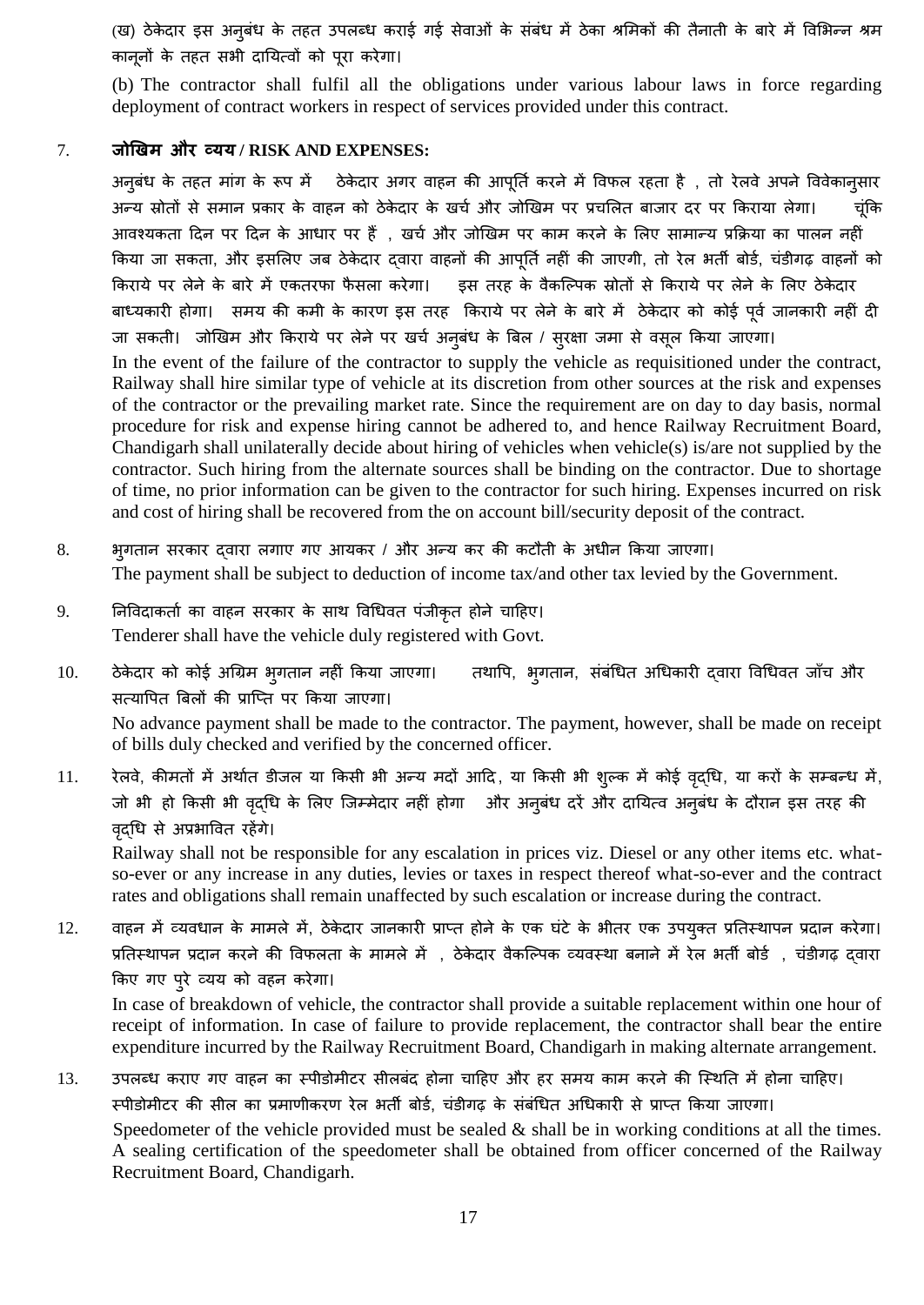14. वाहन के मशीनी यन्त्र , स्वच्छ, ढीले और साफ सीट कवर शालीनता के साथ ठीक प्रकार से होने चाहिए। वाहन उचित समय के भीतर (चंडीगढ़ नगर क्षेत्र के भीतर) माँग की जगह पर रिपोर्ट करेगा। माँग की जगह पर रिपोर्टिंग के मामले में देरी में, उनके आदेशानुसार एक उपयुक्त दंड जो 200/- रुपये से अधिक न हो , रेल भर्ती बोर्ड, चंडीगढ़ दवारा लगाया जा सकता है। किलोमीटर व समय उस जगह से गिना जाएगा जहां ड़यूटी के लिए वाहन को रिपोर्ट करने के लिए बलाया गया है न कि फर्म के कार्यालय / गैरेज से। चालक को दोपहर का भोजन या नाश्ता लेने के लिए माइलेज / किलोमीटर का कोई लाभ नहीं दिया जायेगा। आरआरबी दवारा किसी भी आहार), दोपहर का भोजन , नाश्ता आदि का भगतान नहीं दिया जामेगा।

Vehicle shall be mechanically sound and decently maintained with neat & clean loose seat covers. The vehicle requisitioned shall report at the place of requisition (within Municipal area of Chandigarh) within reasonable time. In case delay of reporting at the place of requisition, a suitable penalty not exceeding Rs. 200/- can be levied by Railway Recruitment Board, Chandigarh as per his direction. Kilometre & Time will be reckoned from the place where vehicle reports for the duty and not from the office/garage of the firm. No mileage/ kilometre will be allowed for the Driver to take the lunch or breakfast. Any diet, lunch, breakfast charges etc. are not to be paid by RRB.

#### 15. **अनफुधं का यद्दीकयण / CANCELLATION OF CONTRACT:**

रेल भर्ती बोर्ड, चंडीगढ़ ठेकेदार की ओर से निम्नलिखित मामलों में से किसी में भी प्रतिकूल प्रभाव डाले बिना अनुबंध रद्द कय सकता हैं.

The Railway Recruitment Board, Chandigarh without prejudice can cancel the contract in any of the following cases on the part of the contractor.

- क. ठेकेदार या ठेका फर्म में किसी भी साथी के दिवालिया होने या एक प्राप्त आदेश दिया है या संपत्ति के लिए प्रशासन का उसके खिलाफ आदेश या परिसमापन के लिए कोई भी कार्यवाही या किसी समय के लिए दिवाला अधिनियम के अन्तर्गत म्आवजा प्रभाव में लाया जा रहा है या अपने लेनदारों की ओर से उसके द्वारा दी गई किसी भी वाहन या इस प्रभाव या संरचना या समय सेना में एक ट्रस्ट डीड उसकी संपति की या यदि ज़ब्ती होने के लिए दिवाला अधिनियम के लाभ के लिए व्यवस्था का काम करते हैं।
- a. The contractor or any partner in the contracting firm becoming insolvent or have a receiving order or orders for administration of estate made against him or shall take any proceeding for liquidation or compensation under any insolvency act for the time being in force or make any conveyance or assignment of this effects or composition or arrangement for the benefit of insolvency Act for the time being in force the sequestration of his estate or if a trust deed be granted by him on behalf of his creditors.
- ख. हस्तांतरण करना, उप किराए पर या आवंटित करने का प्रयास या रेल भर्ती बोर्ड, चंडीगढ़ की लिखित अनुमति के बिना अनुबंध उप किराए पर देना ।
- b. Assign transfer, sublet or attempt to assign or sublet the contract without the written permission of Railway Recruitment Board, Chandigarh.
- ग. रेल भर्ती बोर्ड, चंडीगढ़ इन शर्तों के अन्तर्गत अनुबंध रदद करने के लिए जब भी अपने अधिकारों का इस्तेमाल करेगा, वह ठेकेदार के जोखिम और लागत पर किसी भी तरह से अनुबंध पूरा करेगा। रेलवे ठेकेदार की विफलता के कारण वाहन को काम पर रखने के लिए किए गए अतिरिक्त व्यय या नुकसान की प्रतिपूर्ति करने के लिए ठेकेदार के कोई भी अन्य शुल्क और सुरक्षा जमा रेल भर्ती बोर्ड, चंडीगढ़ के पूर्ण उपयोग के लिए होंगे।
- c. Whenever Railway Recruitment Board, Chandigarh exercises his authority to cancel the contract under these conditions, he may complete the contract by any means at the contractor"s risk and cost. The security deposit and any other dues of the contractor shall be at the absolute disposal of Railway Recruitment Board, Chandigarh to make good the loss suffered by Railway or extra expenditure incurred for hiring vehicle due to contractor failure.
- घ. यदि ठेकेदार संविदात्मक अनुबंध में उल्लेखित मानकों को लागू करने में विफल रहता है , तो रेल भर्ती बोर्ड, चंडीगढ़ बिना कोई कारण बताए किसी भी स्तर पर अनुबंध समाप्त करने का अधिकार सुरक्षित रखता है,
- d. Railway Recruitment Board, Chandigarh reserves the right to terminate the contract at any stage without assigning any reasons whatsoever, if the contractor fails in meeting the contractual standard set in the contract.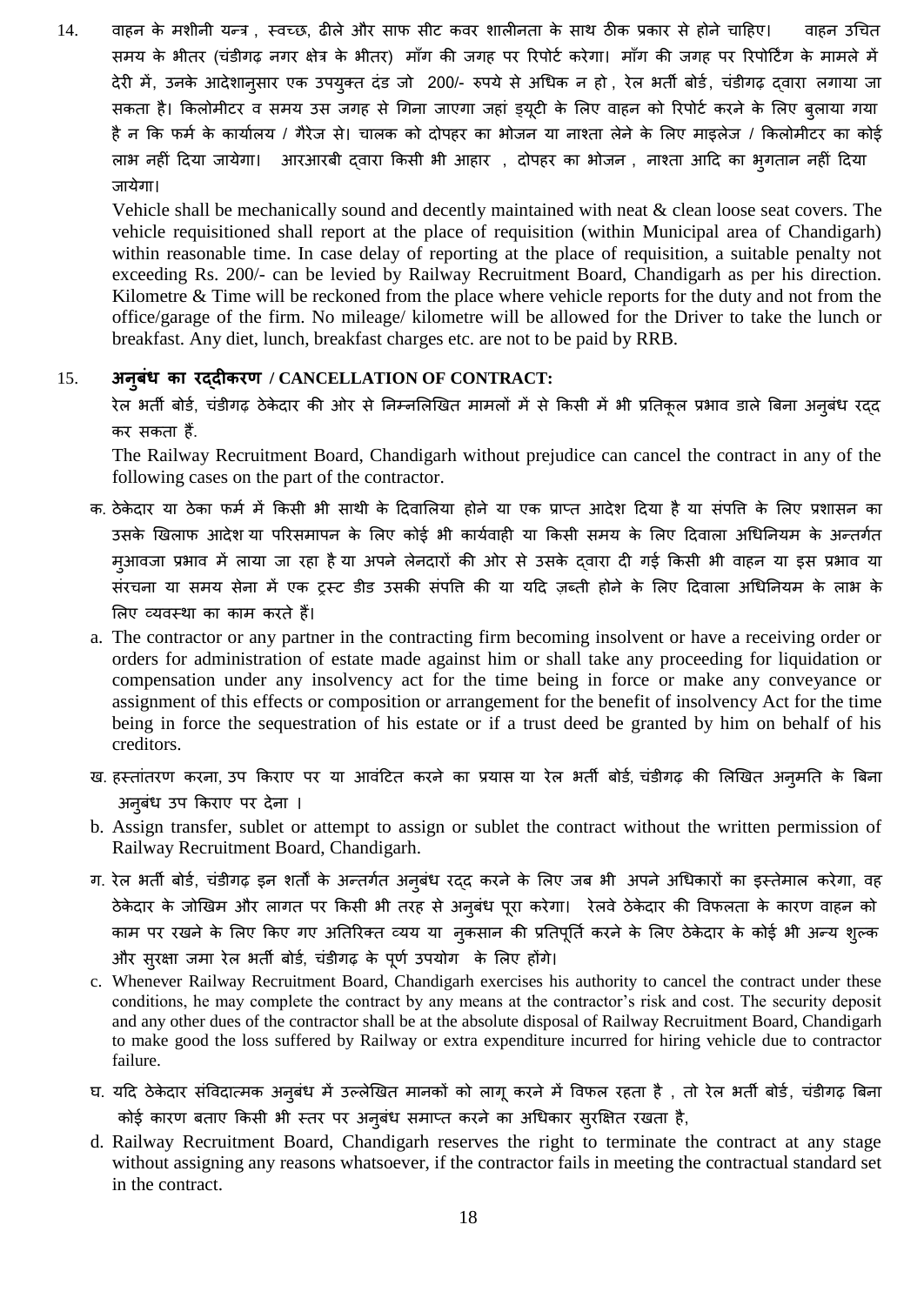- 16. बाद के चरणों में हो सकता है यह पता लगता है कि ठेकेदार को किसी भी कारणों से अतिरिक्त भ्गतान किया गया है तो रेलवे अतिरिक्त भ्गतान की वसूली / लंबित बिल से उसकी वजह से नुकसान की लागत / सुरक्षा जमा आदि और तत्काल प्रभाव से अनुबंध समाप्त करने करने का पूर्ण अधिकार होगा। If at any later stage it is detected that the contractor has been paid in excess whatsoever reasons may be, the Railway shall have full authority to recover the excess payment/cost of the damage caused by him from the pending bill/security deposit etc. and to terminate the contract with immediate effect.
- 17. अनुबंध के नियम और शर्तों के किसी भी खंड की व्याख्या के किसी भी विवाद के मामले में , रेल भर्ती बोर्ड, चंडीगढ़ का निर्णय अंतिम और ठेकेदार पर बाध्यकारी होगा।

In case of any dispute of the interpretation on any clause in the terms and conditions of the contract, decision of Railway Recruitment Board, Chandigarh will be final and binding on the contractor.

मैं / हम पेज 2 से 23 पर उल्लेखित नियमों और शर्तें, साथ ही उत्तर रेलवे इंजीनियरिंग विभाग के अनुबंध 1999 की नवीनतम सामान्य शर्तों का पालन करने पर सहमत है।

I/We agree to abide by the terms and conditions mentioned from page **2 to 23** as well as the Northern Railway Engg. Deptt. General Conditions of Contract 1999 corrected upto date.

निविदाकता के हस्ताक्षर दिनांक दिनांक Signature of the Tenderer (s) Date…………………..….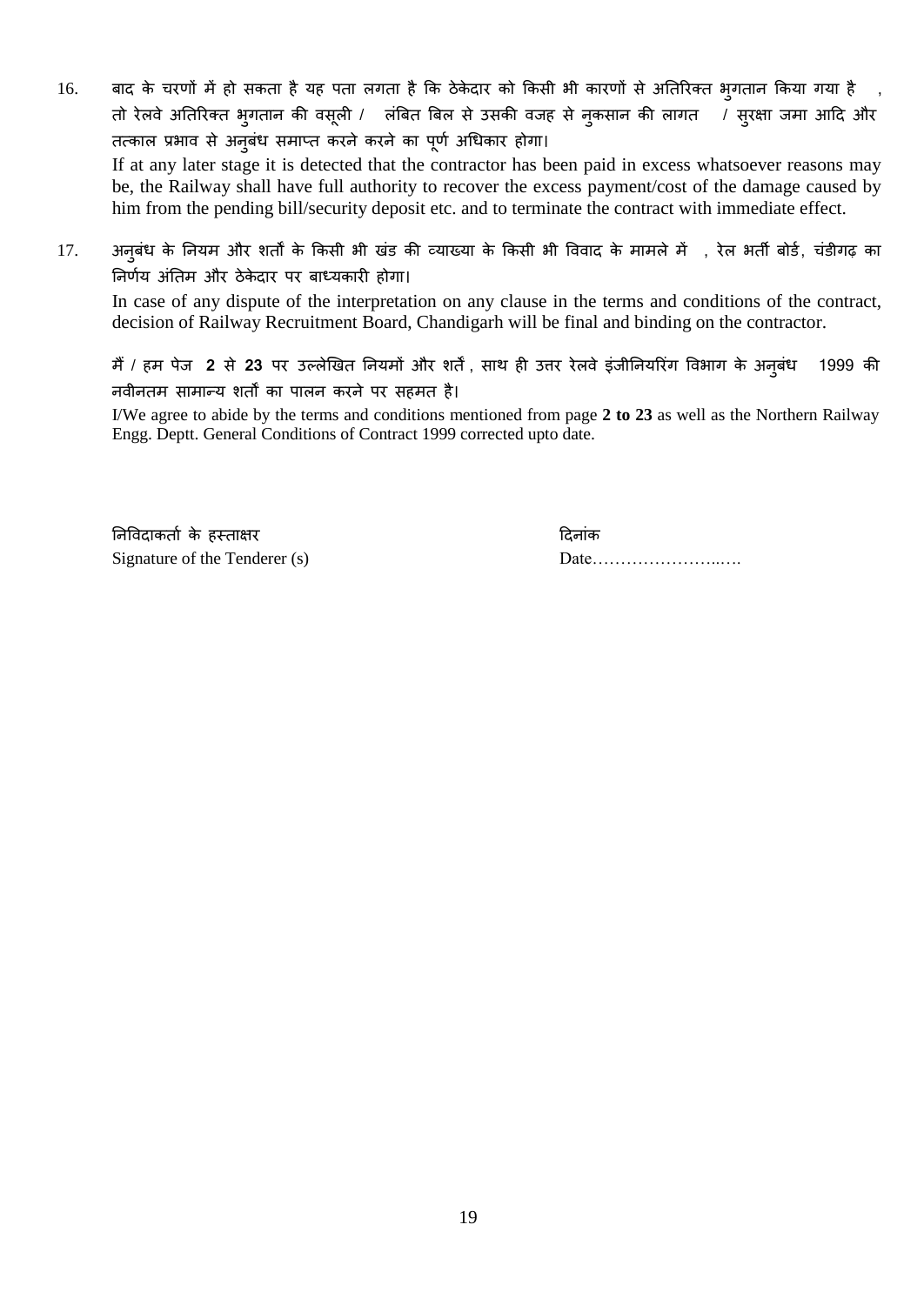# **भूल्म औय ब ु गर्ान/PRICES AND PAYMENT**

### 3.1 कामड-ऺेत्र / **Scope:**

यह खंड काम के पूरा होने के बाद ठेकेदार को कीमतों के भृगतान के निपटान के लिए है। जैसा निविदा दस्तावेज में निर्धारित किया गया है, ठेकेदार को पूरा काम करने के लिए अनुसूची के अनुसार स्वीकार की गई कीमतों और दयों के अनुसाय बुगतान ककमा जाएगा।

This chapter deals with prices to be paid to the contractor for completion of work. The contractor shall be paid for completed works in accordance with accepted schedule of prices and rates, as stipulated in the tender document.

### 3.2 **कीभर्ों की अनसु चू ी / Schedule of Prices:**

### **मनूनट की कीभर् / Unit Prices -**

मदवार इकाई की कीमतें , कीमतों की अनुसूची में दिए गए , कार्य अनुबंध आदि पर लागू , सभी शुल्क, बीमा प्रीमियम, सभी कर, शुल्क और लेवी (चुंगी आदि सहित) के साथ होगी। उद्धृत यूनिट कीमतें फर्म होंगी। किसी भी खाते में कीमतों में विभिन्नता की अनुमति नहीं दी जाएगी।

The item wise unit prices, as given in Schedule of Prices, shall be inclusive of all charges, insurance premium, all Taxes, Duties and levies (including Octroi etc.) applicable on works contracts, etc. Unit prices quoted shall be **FIRM**. No price variation shall be allowed, on any account.

### 3.3 **ठेके दायों के बफर से कयों की कटौर्ी / Deduction of taxes from contractor's bills**

जहां कहीं भी कानून , खरीदार के लिए किसी भी राशि अनुबंध पर बिक्री कर / आयकर की ओर जिसे वैधानिक बनाता है, उसकी कटौती कर ली जाएगी और संबंधित अधिकारी के पास जमा कर दिया जाएगा।

Wherever the law makes it statutory for the purchaser to deduct any amount towards **Sales Tax/Income tax on contract**, the same will be deducted and deposited with the concerned authority.

## 3.4 **बुगर्ान की िर्ें/ TERMS OF PAYMENT**

- क. बिल प्रस्तुत करने पर भुगतान, अगले महीने में अर्थात लॉग बुक के अनुसार विधिवत अध्यक्ष / आरआरबी / चंडीगढ़ वरिष्ठ मंडल वित्त प्रबंधक / अंबाला कैंट के माध्यम से सत्यापित होने पर, मासिक आधार पर किया जाएगा।
- a) On submission of bill the Payment will be made on monthly basis i.e. in the following month as per log book duly verified by the Chairman/RRB/CDG through Sr.DFM/ Ambala Cantt.

## ि. **अंनर्भ बगु र्ान**

## b) **Final Payment**

इस अनुबंध के समापन के आधार पर, काम की शेष राशि के भूगतान के लिए अंतिम बिल ठेकेदार दवारा प्रस्तुत किया जाएगा।

On the basis of completion of this contract, the final bill for the balance payment of work shall be submitted by the contractor.

## 3.5. **अंनर्भ ननऩटान / FINAL SETTLEMENT**

अंतिम स्वीकृति के प्रमाण पत्र के मामले में, ठेकेदार द्वारा देय किसी भी प्रकार की बकाया राशि के समायोजन के बाद सुरक्षा जमा और प्रदर्शन बैंक गारंटी ठेकेदार को जारी कर दी जाएगी।

On issue of the certificate of final acceptance, the security deposit and performance bank guarantee will be released to the contractor after adjustments of any dues payable by the contractor.

#### 3.6 अनुबंध, अनुबंध की सामान्य शतों के अनुसार द्वारा संचालित किया जाएगा।

The contract will be governed by as per General Condition of contract.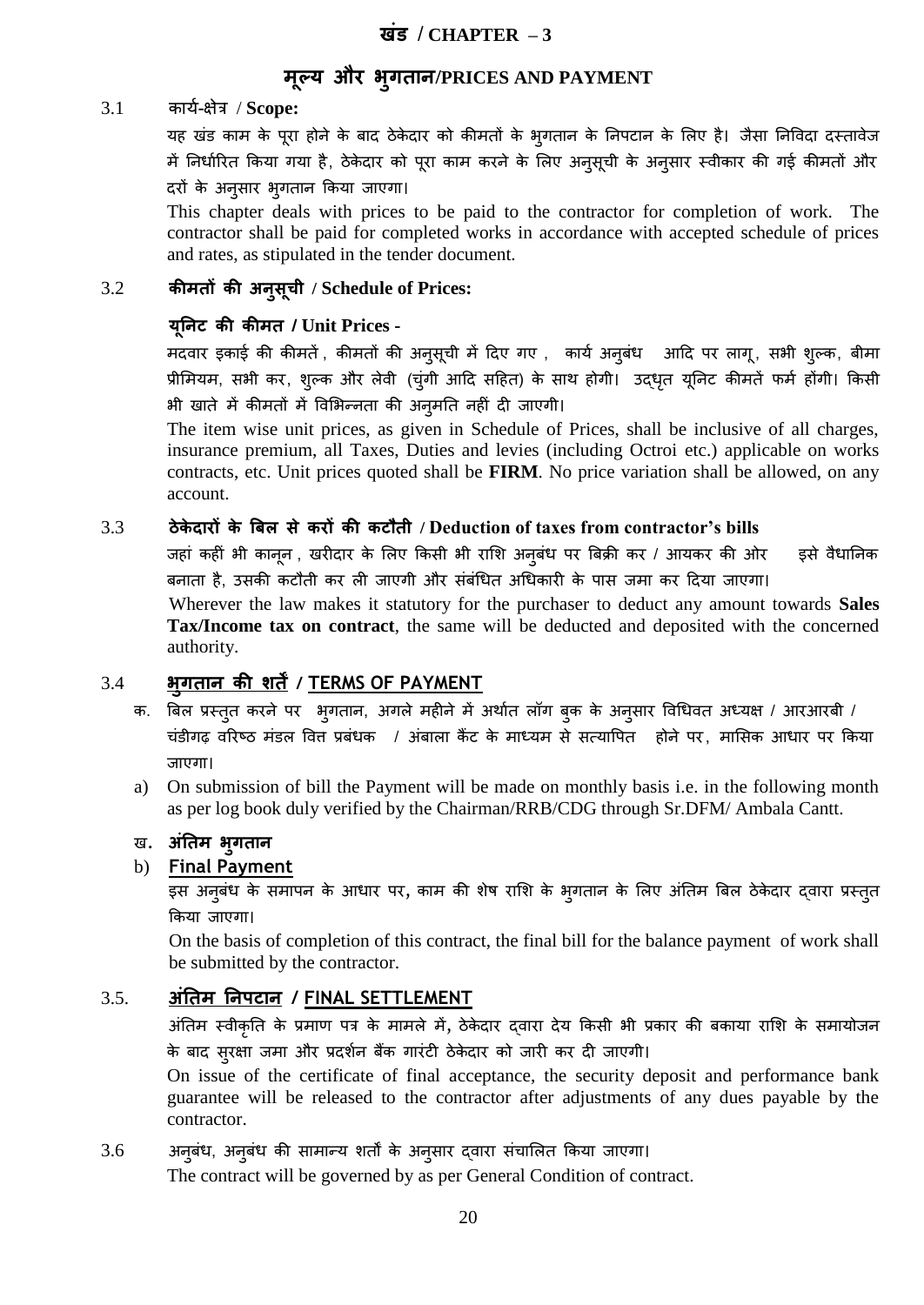# **Chapter-4**

# 1. PERFORMANCE GUARANTEE BOND Form-I

| No. Come Acting through Come Come<br>Dated: ________________(Designation & address of contract signing authority)<br>PERFORMANCE GUARANTEE BOND<br>In consideration of the President of India acting through (Designation & address of Contract Signing Authority),<br>(Designation & address of contract signing authority) and ______________(hereinafter called "the said<br>(hereinafter called "the<br>said agreement") having agreed for submission of a irrevocable Bank Guarantee Bond for Rs.<br>as a performance security Guarantee Bond from the contractor (s) for compliance of his obligations in accordance with the terms and<br>conditions in the said agreement.<br>We _____________(indicate the name of the Bank) hereinafter referred to as the Bank, undertake to pay to the<br>1.<br>Government an amount not exceeding Rs. ___________ (Rs. ________________ only) on demand by the Government.<br>2.<br>We _____________(indicate the name of the Bank), further agree that (and promise) to pay the amounts due and<br>payable under this guarantee without any demur merely on a demand from the Government through the<br>authority) Northern Railway, stating that the amount claimed is due by way of loss or damage caused to or would be caused<br>or suffered by the Government by reason of any breach by the said contractor of any of the terms or conditions contained in<br>the said agreement or by reason of the contractor failure to perform the said agreement. Any such demand made<br>on the Bank shall be conclusive as regards the amount due and payable by the Bank under this guarantee. However, our<br>liability under this guarantee shall be restricted to an amount not exceeding Rs. ____________ (Rupees<br>(Continue ___________BG No. ________________________Dated___________)<br>We ______________(indicate the name of the Bank), further undertake to pay to the Government any money so<br>3.(a)<br>demanded notwithstanding any dispute or dispute raised by the contractor (s) in any suit or proceeding pending before any<br>court or Tribunal relating to liability under this present being absolute and unequivocal.<br>The payment so made by us under this bond shall be a valid discharge of our liability for payment there under and the<br>(b)<br>contractor (s) shall have no claim against us for making such payment.<br>We _____________(indicate the name of the Bank) to further agree that the guarantee herein contained shall remain in<br>4.<br>full force and effect during the period that would be taken for the performance of the said agreement and that it shall<br>continue to be enforceable till all the dues of the Government under or by virtue of the said agreement have been fully paid<br>and its claims satisfied or discharged by _____(Designation & Address of contract signing authority) on behalf o f the<br>Govrnment, certify that the terms and conditions of the said agreement have been fully and properly carried out by the said<br>contractor(s) and accordingly discharges this guarantee.<br>5.<br>(a) Not withstanding anything to the contrary contained herein the liability of the bank under this guarantee will remain in<br>force and effect until such time as this guarantee is discharged in writing by the Government or until (date of<br>validity/extended validity) whichever is earlier and no claim shall be valid under this guarantee unless notice in writing<br>thereof is given by the Government within validity /extended period of validity of guarantee from the date aforesaid.<br>Provided always that we __________________ (indicate the name of the Bank) unconditionally undertakes to renew this<br>(b)<br>guarantee or to extend the period of guarantee form year to year before the expiry of the period or the extended period of<br>the guarantee, as the case may be on being called upon to do so by the Government. If the guarantee is not renewed or<br>the period extended on demand, we _________ (indicate the name of the bank) shall pay the Government the full amount of |
|-----------------------------------------------------------------------------------------------------------------------------------------------------------------------------------------------------------------------------------------------------------------------------------------------------------------------------------------------------------------------------------------------------------------------------------------------------------------------------------------------------------------------------------------------------------------------------------------------------------------------------------------------------------------------------------------------------------------------------------------------------------------------------------------------------------------------------------------------------------------------------------------------------------------------------------------------------------------------------------------------------------------------------------------------------------------------------------------------------------------------------------------------------------------------------------------------------------------------------------------------------------------------------------------------------------------------------------------------------------------------------------------------------------------------------------------------------------------------------------------------------------------------------------------------------------------------------------------------------------------------------------------------------------------------------------------------------------------------------------------------------------------------------------------------------------------------------------------------------------------------------------------------------------------------------------------------------------------------------------------------------------------------------------------------------------------------------------------------------------------------------------------------------------------------------------------------------------------------------------------------------------------------------------------------------------------------------------------------------------------------------------------------------------------------------------------------------------------------------------------------------------------------------------------------------------------------------------------------------------------------------------------------------------------------------------------------------------------------------------------------------------------------------------------------------------------------------------------------------------------------------------------------------------------------------------------------------------------------------------------------------------------------------------------------------------------------------------------------------------------------------------------------------------------------------------------------------------------------------------------------------------------------------------------------------------------------------------------------------------------------------------------------------------------------------------------------------------------------------------------------------------------------------------------------------------------------------------------------------------------------------------------------------------------------------------------------------------------------------------------------------------------------------------------------------------------------------------------------------------------------------------------------------------------------------------------------------------------------------------------------------------------------------------------------------------------------------------------------------------------------------------------------------|
|                                                                                                                                                                                                                                                                                                                                                                                                                                                                                                                                                                                                                                                                                                                                                                                                                                                                                                                                                                                                                                                                                                                                                                                                                                                                                                                                                                                                                                                                                                                                                                                                                                                                                                                                                                                                                                                                                                                                                                                                                                                                                                                                                                                                                                                                                                                                                                                                                                                                                                                                                                                                                                                                                                                                                                                                                                                                                                                                                                                                                                                                                                                                                                                                                                                                                                                                                                                                                                                                                                                                                                                                                                                                                                                                                                                                                                                                                                                                                                                                                                                                                                                                                     |
|                                                                                                                                                                                                                                                                                                                                                                                                                                                                                                                                                                                                                                                                                                                                                                                                                                                                                                                                                                                                                                                                                                                                                                                                                                                                                                                                                                                                                                                                                                                                                                                                                                                                                                                                                                                                                                                                                                                                                                                                                                                                                                                                                                                                                                                                                                                                                                                                                                                                                                                                                                                                                                                                                                                                                                                                                                                                                                                                                                                                                                                                                                                                                                                                                                                                                                                                                                                                                                                                                                                                                                                                                                                                                                                                                                                                                                                                                                                                                                                                                                                                                                                                                     |
|                                                                                                                                                                                                                                                                                                                                                                                                                                                                                                                                                                                                                                                                                                                                                                                                                                                                                                                                                                                                                                                                                                                                                                                                                                                                                                                                                                                                                                                                                                                                                                                                                                                                                                                                                                                                                                                                                                                                                                                                                                                                                                                                                                                                                                                                                                                                                                                                                                                                                                                                                                                                                                                                                                                                                                                                                                                                                                                                                                                                                                                                                                                                                                                                                                                                                                                                                                                                                                                                                                                                                                                                                                                                                                                                                                                                                                                                                                                                                                                                                                                                                                                                                     |
|                                                                                                                                                                                                                                                                                                                                                                                                                                                                                                                                                                                                                                                                                                                                                                                                                                                                                                                                                                                                                                                                                                                                                                                                                                                                                                                                                                                                                                                                                                                                                                                                                                                                                                                                                                                                                                                                                                                                                                                                                                                                                                                                                                                                                                                                                                                                                                                                                                                                                                                                                                                                                                                                                                                                                                                                                                                                                                                                                                                                                                                                                                                                                                                                                                                                                                                                                                                                                                                                                                                                                                                                                                                                                                                                                                                                                                                                                                                                                                                                                                                                                                                                                     |
|                                                                                                                                                                                                                                                                                                                                                                                                                                                                                                                                                                                                                                                                                                                                                                                                                                                                                                                                                                                                                                                                                                                                                                                                                                                                                                                                                                                                                                                                                                                                                                                                                                                                                                                                                                                                                                                                                                                                                                                                                                                                                                                                                                                                                                                                                                                                                                                                                                                                                                                                                                                                                                                                                                                                                                                                                                                                                                                                                                                                                                                                                                                                                                                                                                                                                                                                                                                                                                                                                                                                                                                                                                                                                                                                                                                                                                                                                                                                                                                                                                                                                                                                                     |
|                                                                                                                                                                                                                                                                                                                                                                                                                                                                                                                                                                                                                                                                                                                                                                                                                                                                                                                                                                                                                                                                                                                                                                                                                                                                                                                                                                                                                                                                                                                                                                                                                                                                                                                                                                                                                                                                                                                                                                                                                                                                                                                                                                                                                                                                                                                                                                                                                                                                                                                                                                                                                                                                                                                                                                                                                                                                                                                                                                                                                                                                                                                                                                                                                                                                                                                                                                                                                                                                                                                                                                                                                                                                                                                                                                                                                                                                                                                                                                                                                                                                                                                                                     |
|                                                                                                                                                                                                                                                                                                                                                                                                                                                                                                                                                                                                                                                                                                                                                                                                                                                                                                                                                                                                                                                                                                                                                                                                                                                                                                                                                                                                                                                                                                                                                                                                                                                                                                                                                                                                                                                                                                                                                                                                                                                                                                                                                                                                                                                                                                                                                                                                                                                                                                                                                                                                                                                                                                                                                                                                                                                                                                                                                                                                                                                                                                                                                                                                                                                                                                                                                                                                                                                                                                                                                                                                                                                                                                                                                                                                                                                                                                                                                                                                                                                                                                                                                     |
|                                                                                                                                                                                                                                                                                                                                                                                                                                                                                                                                                                                                                                                                                                                                                                                                                                                                                                                                                                                                                                                                                                                                                                                                                                                                                                                                                                                                                                                                                                                                                                                                                                                                                                                                                                                                                                                                                                                                                                                                                                                                                                                                                                                                                                                                                                                                                                                                                                                                                                                                                                                                                                                                                                                                                                                                                                                                                                                                                                                                                                                                                                                                                                                                                                                                                                                                                                                                                                                                                                                                                                                                                                                                                                                                                                                                                                                                                                                                                                                                                                                                                                                                                     |
|                                                                                                                                                                                                                                                                                                                                                                                                                                                                                                                                                                                                                                                                                                                                                                                                                                                                                                                                                                                                                                                                                                                                                                                                                                                                                                                                                                                                                                                                                                                                                                                                                                                                                                                                                                                                                                                                                                                                                                                                                                                                                                                                                                                                                                                                                                                                                                                                                                                                                                                                                                                                                                                                                                                                                                                                                                                                                                                                                                                                                                                                                                                                                                                                                                                                                                                                                                                                                                                                                                                                                                                                                                                                                                                                                                                                                                                                                                                                                                                                                                                                                                                                                     |
|                                                                                                                                                                                                                                                                                                                                                                                                                                                                                                                                                                                                                                                                                                                                                                                                                                                                                                                                                                                                                                                                                                                                                                                                                                                                                                                                                                                                                                                                                                                                                                                                                                                                                                                                                                                                                                                                                                                                                                                                                                                                                                                                                                                                                                                                                                                                                                                                                                                                                                                                                                                                                                                                                                                                                                                                                                                                                                                                                                                                                                                                                                                                                                                                                                                                                                                                                                                                                                                                                                                                                                                                                                                                                                                                                                                                                                                                                                                                                                                                                                                                                                                                                     |
| guarantee on demand and without demur.<br>(indicate the name of the Bank), further agree with the Government that the Government shall<br>6. We are the set of $\sim$                                                                                                                                                                                                                                                                                                                                                                                                                                                                                                                                                                                                                                                                                                                                                                                                                                                                                                                                                                                                                                                                                                                                                                                                                                                                                                                                                                                                                                                                                                                                                                                                                                                                                                                                                                                                                                                                                                                                                                                                                                                                                                                                                                                                                                                                                                                                                                                                                                                                                                                                                                                                                                                                                                                                                                                                                                                                                                                                                                                                                                                                                                                                                                                                                                                                                                                                                                                                                                                                                                                                                                                                                                                                                                                                                                                                                                                                                                                                                                               |
| have the fullest liberty without our consent and without effecting in any manner out of obligations hereunder to vary any of<br>the terms and conditions of the said contract from time to time or to postpone for any time or from time to time any to the<br>powers exercisable by the Government against the said contractor (s) and to forbear or enforce any the terms and<br>conditions of                                                                                                                                                                                                                                                                                                                                                                                                                                                                                                                                                                                                                                                                                                                                                                                                                                                                                                                                                                                                                                                                                                                                                                                                                                                                                                                                                                                                                                                                                                                                                                                                                                                                                                                                                                                                                                                                                                                                                                                                                                                                                                                                                                                                                                                                                                                                                                                                                                                                                                                                                                                                                                                                                                                                                                                                                                                                                                                                                                                                                                                                                                                                                                                                                                                                                                                                                                                                                                                                                                                                                                                                                                                                                                                                                    |
| (continue ___________BG No. _________________________Dated____________)<br>the said agreement and we shall not be relieved from out liability by reason of any such variation, or extension being<br>granted to the said contractor (s) or for any bearance act or omission on the part of the Government or any indulgence by<br>the Government to the said contractor(s) or by any such matter or thing whatsoever which under the law relating to sureties<br>for the said reservation would relive us from the liability.                                                                                                                                                                                                                                                                                                                                                                                                                                                                                                                                                                                                                                                                                                                                                                                                                                                                                                                                                                                                                                                                                                                                                                                                                                                                                                                                                                                                                                                                                                                                                                                                                                                                                                                                                                                                                                                                                                                                                                                                                                                                                                                                                                                                                                                                                                                                                                                                                                                                                                                                                                                                                                                                                                                                                                                                                                                                                                                                                                                                                                                                                                                                                                                                                                                                                                                                                                                                                                                                                                                                                                                                                       |
| 7.<br>This guarantee will not be discharge by any change in the constitution of the Bank or the contractor(s).                                                                                                                                                                                                                                                                                                                                                                                                                                                                                                                                                                                                                                                                                                                                                                                                                                                                                                                                                                                                                                                                                                                                                                                                                                                                                                                                                                                                                                                                                                                                                                                                                                                                                                                                                                                                                                                                                                                                                                                                                                                                                                                                                                                                                                                                                                                                                                                                                                                                                                                                                                                                                                                                                                                                                                                                                                                                                                                                                                                                                                                                                                                                                                                                                                                                                                                                                                                                                                                                                                                                                                                                                                                                                                                                                                                                                                                                                                                                                                                                                                      |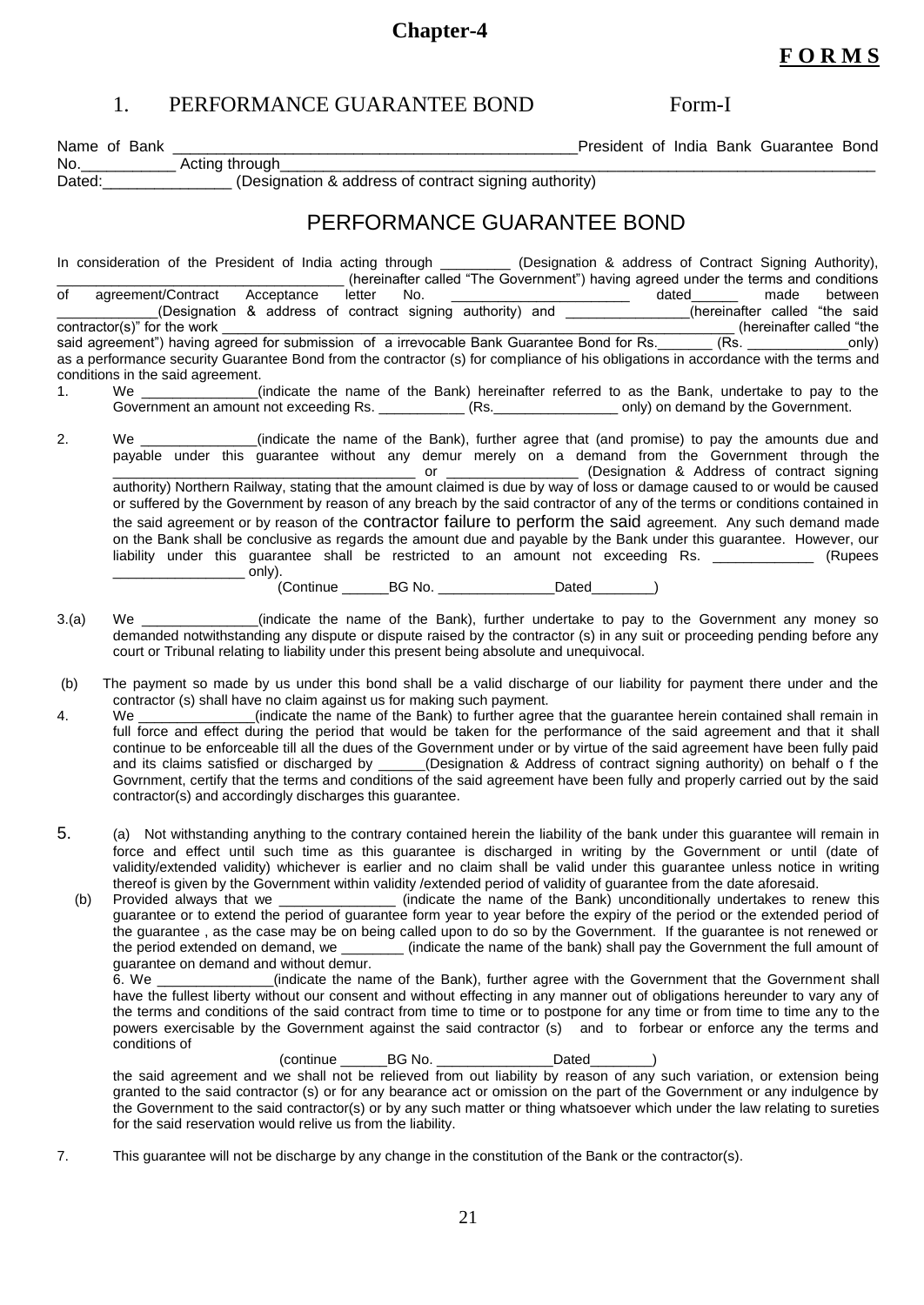- 8. We, \_\_\_\_\_\_\_\_\_\_\_\_\_\_\_\_\_ (indicate the name of the Bank) lastly undertake not to revoke this guarantee except with the previous consent of the Government in writing.
- 9. This guarantee shall be valid up to \_\_\_\_\_ \_\_ (Date of Completion plus Maintenance Period). Unless extended on demand by Government. Notwithstanding anything to the contrary contained hereinbefore, our liability under this guarantee is restricted to Rs. \_\_\_\_\_\_\_\_\_\_\_ (Rs. \_\_\_\_\_\_\_\_\_ only) unless a demand under this guarantee is made on us in writing on or before \_\_\_\_\_\_\_\_\_\_\_, we shall be discharged from our liabilities under this guarantee thereafter.

Dated: \_\_\_\_\_\_\_\_\_\_\_ the \_\_\_\_\_\_ day of \_\_\_\_\_\_\_\_\_\_\_\_\_\_ for \_\_\_\_\_\_\_\_\_\_\_\_\_\_\_\_ (Indicate the name of bank)

> Signature of Bank Authorize official (Name): Designation: Full Address:

Witness:

1.\_\_\_\_\_\_\_\_\_\_\_\_\_\_\_\_\_\_\_\_\_\_\_\_\_\_

2.